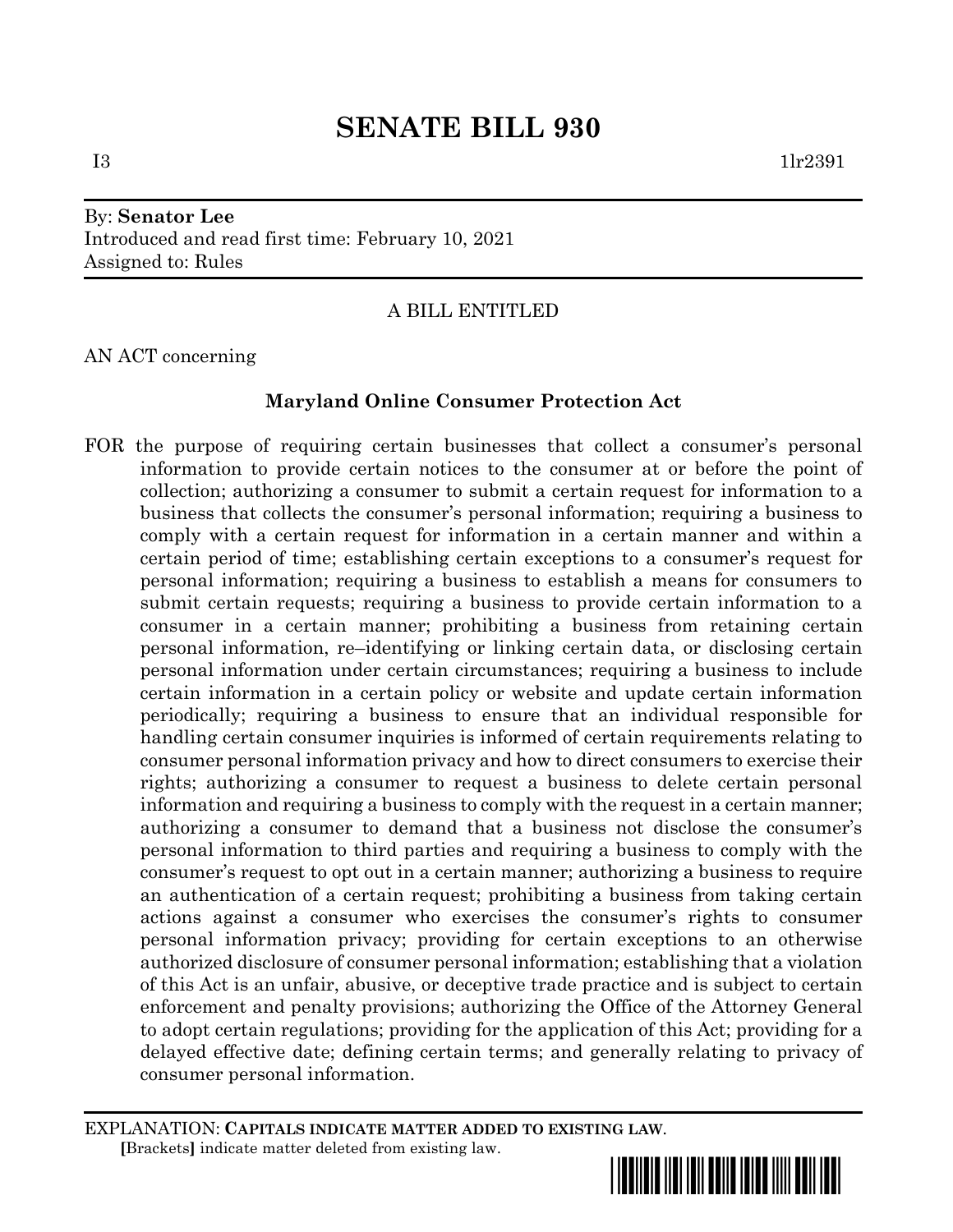BY adding to

Article – Commercial Law Section 14–4301 through 14–4314 to be under the new subtitle "Subtitle 43. Consumer Personal Information Privacy" Annotated Code of Maryland (2013 Replacement Volume and 2020 Supplement)

SECTION 1. BE IT ENACTED BY THE GENERAL ASSEMBLY OF MARYLAND, That the Laws of Maryland read as follows:

## **Article – Commercial Law**

# **SUBTITLE 43. CONSUMER PERSONAL INFORMATION PRIVACY.**

**14–4301.**

**(A) IN THIS SUBTITLE THE FOLLOWING WORDS HAVE THE MEANINGS INDICATED.**

**(B) (1) "AGGREGATE CONSUMER INFORMATION" MEANS INFORMATION THAT RELATES TO A GROUP OR CATEGORY OF CONSUMERS, FROM WHICH INDIVIDUAL CONSUMER IDENTITIES HAVE BEEN REMOVED, THAT IS NOT LINKED OR REASONABLY LINKABLE TO ANY CONSUMER, INCLUDING THROUGH A DEVICE.**

**(2) "AGGREGATE CONSUMER INFORMATION" DOES NOT INCLUDE AN INDIVIDUAL CONSUMER RECORD THAT HAS BEEN DE–IDENTIFIED.**

**(C) (1) "BIOMETRIC INFORMATION" MEANS AN INDIVIDUAL'S PHYSIOLOGICAL, BIOLOGICAL, OR BEHAVIORAL CHARACTERISTICS, INCLUDING AN INDIVIDUAL'S DNA, THAT CAN BE USED, ALONE OR IN COMBINATION WITH EACH OTHER OR WITH OTHER IDENTIFYING DATA, TO ESTABLISH INDIVIDUAL IDENTITY.**

**(2) "BIOMETRIC INFORMATION" INCLUDES:**

**(I) IMAGERY OF THE IRIS, RETINA, FINGERPRINT, FACE, HAND, PALM, AND VEIN PATTERNS, AND VOICE RECORDINGS FROM WHICH AN IDENTIFIER TEMPLATE, SUCH AS A FACE PRINT, A MINUTIAE TEMPLATE, OR A VOICEPRINT, CAN BE EXTRACTED; AND**

**(II) KEYSTROKE PATTERNS OR RHYTHMS, GAIT PATTERNS OR RHYTHMS, AND SLEEP, HEALTH, OR EXERCISE DATA THAT CONTAIN IDENTIFYING INFORMATION.**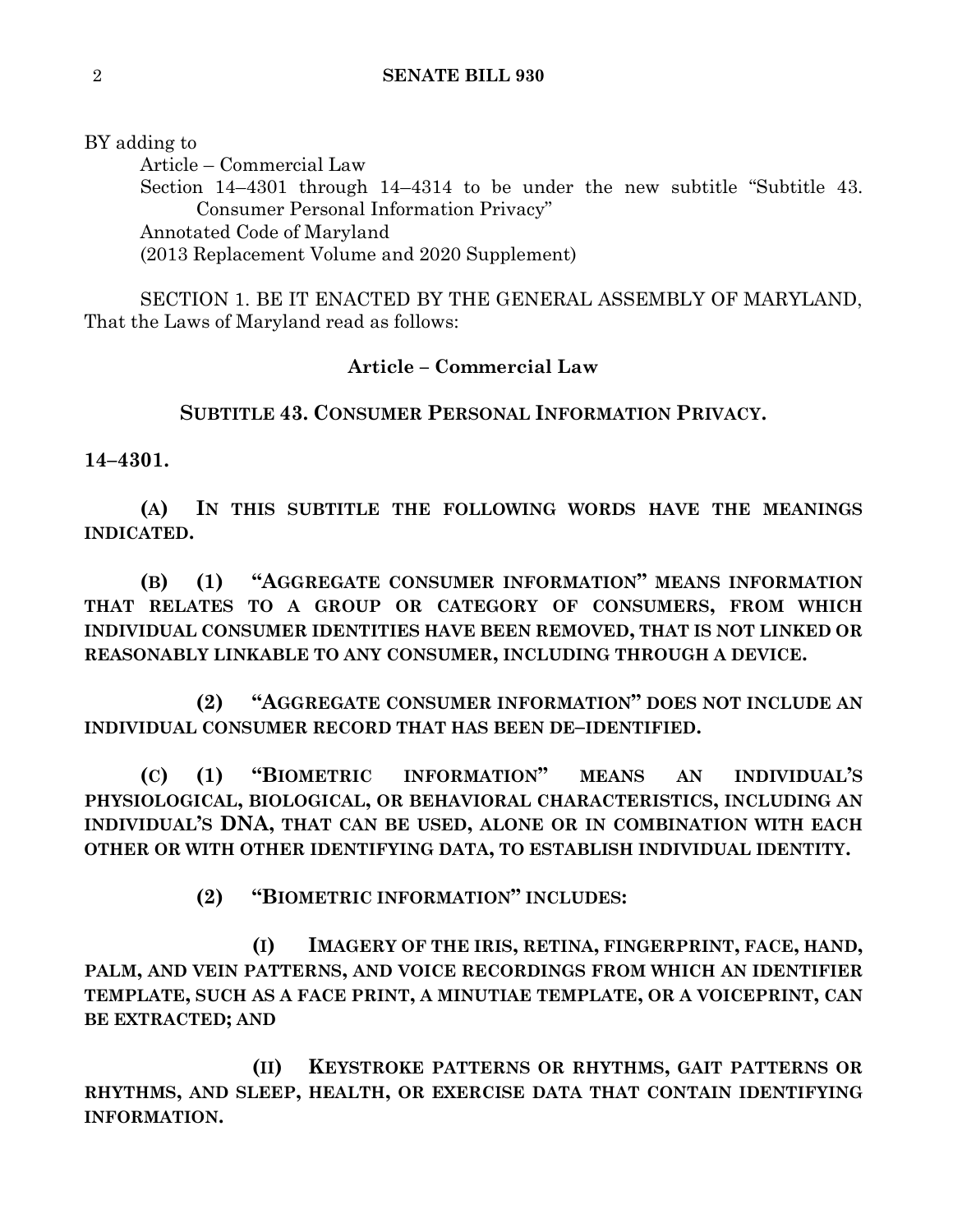**(D) "BUSINESS" MEANS:**

**(1) A SOLE PROPRIETORSHIP, A PARTNERSHIP, A LIMITED LIABILITY COMPANY, A CORPORATION, AN ASSOCIATION, OR ANY OTHER LEGAL ENTITY THAT:**

**(I) IS ORGANIZED OR OPERATED FOR THE PROFIT OR FINANCIAL BENEFIT OF ITS OWNERS;**

**(II) COLLECTS THE PERSONAL INFORMATION OF AN INDIVIDUAL OR CONSUMER; AND**

**(III) SATISFIES ONE OR MORE OF THE FOLLOWING THRESHOLDS:**

**1. HAS ANNUAL GROSS REVENUES IN EXCESS OF \$25,000,000;**

**2. ANNUALLY BUYS, RECEIVES FOR THE BUSINESS'S COMMERCIAL PURPOSES, SELLS, OR SHARES FOR COMMERCIAL PURPOSES, ALONE OR IN COMBINATION, THE PERSONAL INFORMATION OF 100,000 OR MORE CONSUMERS, HOUSEHOLDS, OR DEVICES; OR**

**3. DERIVES AT LEAST ONE–HALF OF ITS ANNUAL REVENUES FROM SELLING CONSUMERS' PERSONAL INFORMATION; OR**

**(2) ANY ENTITY THAT:**

**(I) CONTROLS OR IS CONTROLLED BY A BUSINESS UNDER ITEM (1) OF THIS SUBSECTION; AND**

**(II) SHARES A NAME, SERVICE MARK, OR TRADEMARK WITH THE BUSINESS.**

**(E) "BUSINESS PURPOSE" MEANS THE USE OF PERSONAL INFORMATION BY A BUSINESS OR A SERVICE PROVIDER IN A MANNER REASONABLY NECESSARY TO ACHIEVE THE OPERATIONAL PURPOSE FOR WHICH THE INFORMATION WAS COLLECTED.**

**(F) (1) "COLLECT" MEANS TO BUY, RENT, GATHER, OBTAIN, RECEIVE, OR ACCESS ANY PERSONAL INFORMATION PERTAINING TO A CONSUMER BY ANY MEANS.**

**(2) "COLLECT" INCLUDES TO RECEIVE INFORMATION FROM THE CONSUMER OR BY OBSERVING THE CONSUMER'S BEHAVIOR.**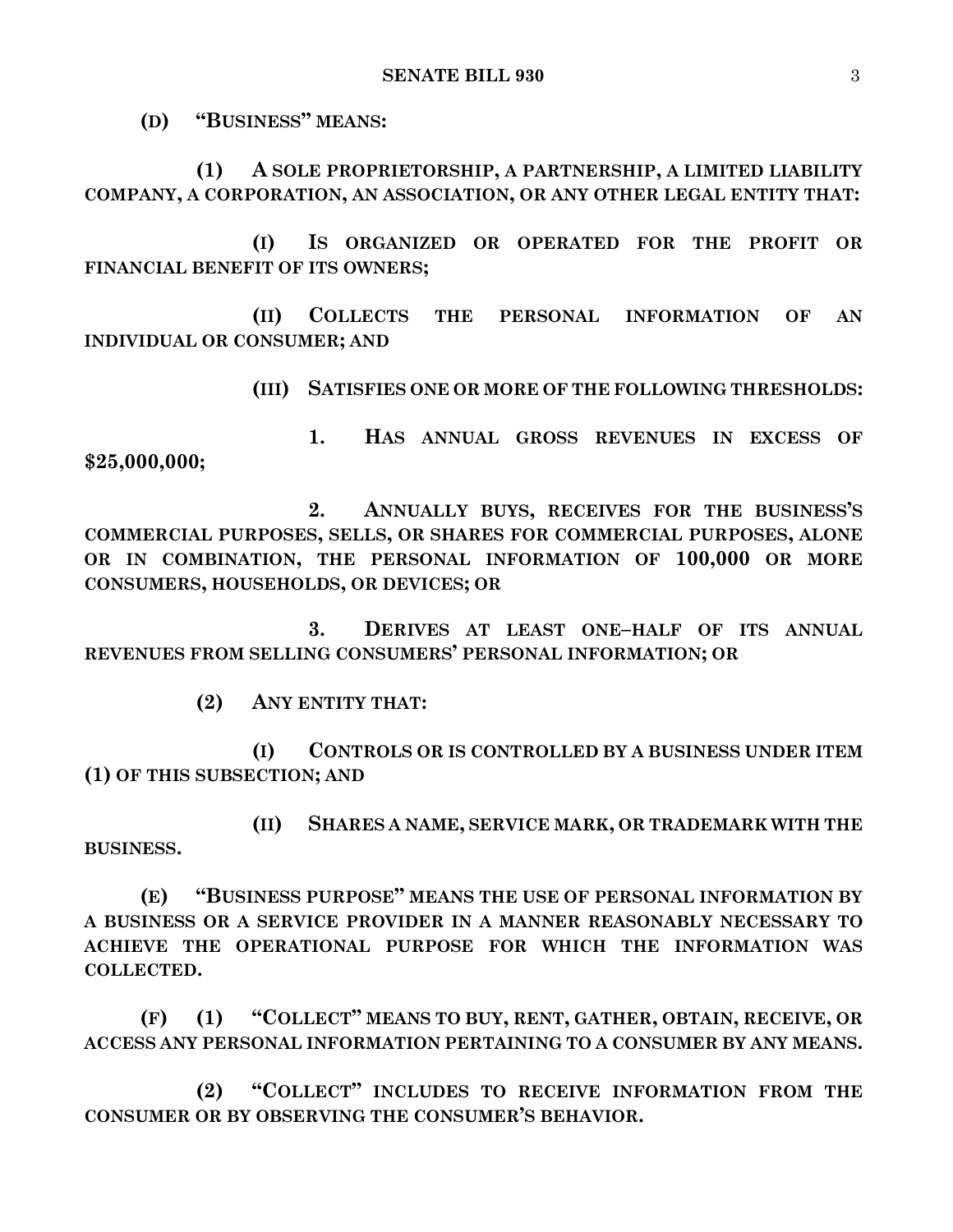**(G) "CONSUMER" MEANS AN INDIVIDUAL WHO RESIDES IN THE STATE.**

**(H) "DE–IDENTIFIED" MEANS, WITH RESPECT TO INFORMATION, PROCESSED SO THAT THE INFORMATION CANNOT REASONABLY IDENTIFY, RELATE TO, DESCRIBE, BE CAPABLE OF BEING ASSOCIATED WITH, OR BE LINKED TO A PARTICULAR CONSUMER, IF A BUSINESS THAT USES DE–IDENTIFIED INFORMATION:**

**(1) HAS IMPLEMENTED TECHNICAL SAFEGUARDS THAT PROHIBIT RE–IDENTIFICATION OF THE CONSUMER TO WHOM THE INFORMATION MAY PERTAIN;**

**(2) HAS IMPLEMENTED BUSINESS PROCESSES THAT SPECIFICALLY PROHIBIT RE–IDENTIFICATION OF THE INFORMATION;**

**(3) HAS IMPLEMENTED BUSINESS PROCESSES TO PREVENT INADVERTENT RELEASE OF DE–IDENTIFIED INFORMATION; AND**

**(4) MAKES NO ATTEMPT TO RE–IDENTIFY THE INFORMATION.**

**(I) (1) "DESIGNATED METHOD FOR SUBMITTING REQUESTS" MEANS A MAILING ADDRESS, AN E–MAIL ADDRESS, AN INTERNET WEBSITE, AN INTERNET PORTAL, A TELEPHONE NUMBER, OR ANY OTHER APPLICABLE CONTACT INFORMATION THROUGH WHICH A CONSUMER MAY SUBMIT A REQUEST OR DIRECTION UNDER THIS SUBTITLE.**

**(2) "DESIGNATED METHOD FOR SUBMITTING REQUESTS" INCLUDES A CONSUMER–FRIENDLY MEANS OF CONTACTING A BUSINESS APPROVED BY THE ATTORNEY GENERAL UNDER § 14–4311(A)(4) OF THIS SUBTITLE.**

**(J) "DEVICE" MEANS A PHYSICAL OBJECT THAT IS CAPABLE OF CONNECTING TO THE INTERNET OR TO ANOTHER DEVICE.**

**(K) "HOMEPAGE" MEANS:**

**(1) THE INTRODUCTORY PAGE OF AN INTERNET WEBSITE AND ANY INTERNET WEBPAGE WHERE PERSONAL INFORMATION IS COLLECTED; OR**

**(2) IN THE CASE OF AN ONLINE SERVICE OR APPLICATION:**

**(I) THE SERVICE OR APPLICATION PLATFORM PAGE OR DOWNLOAD PAGE;**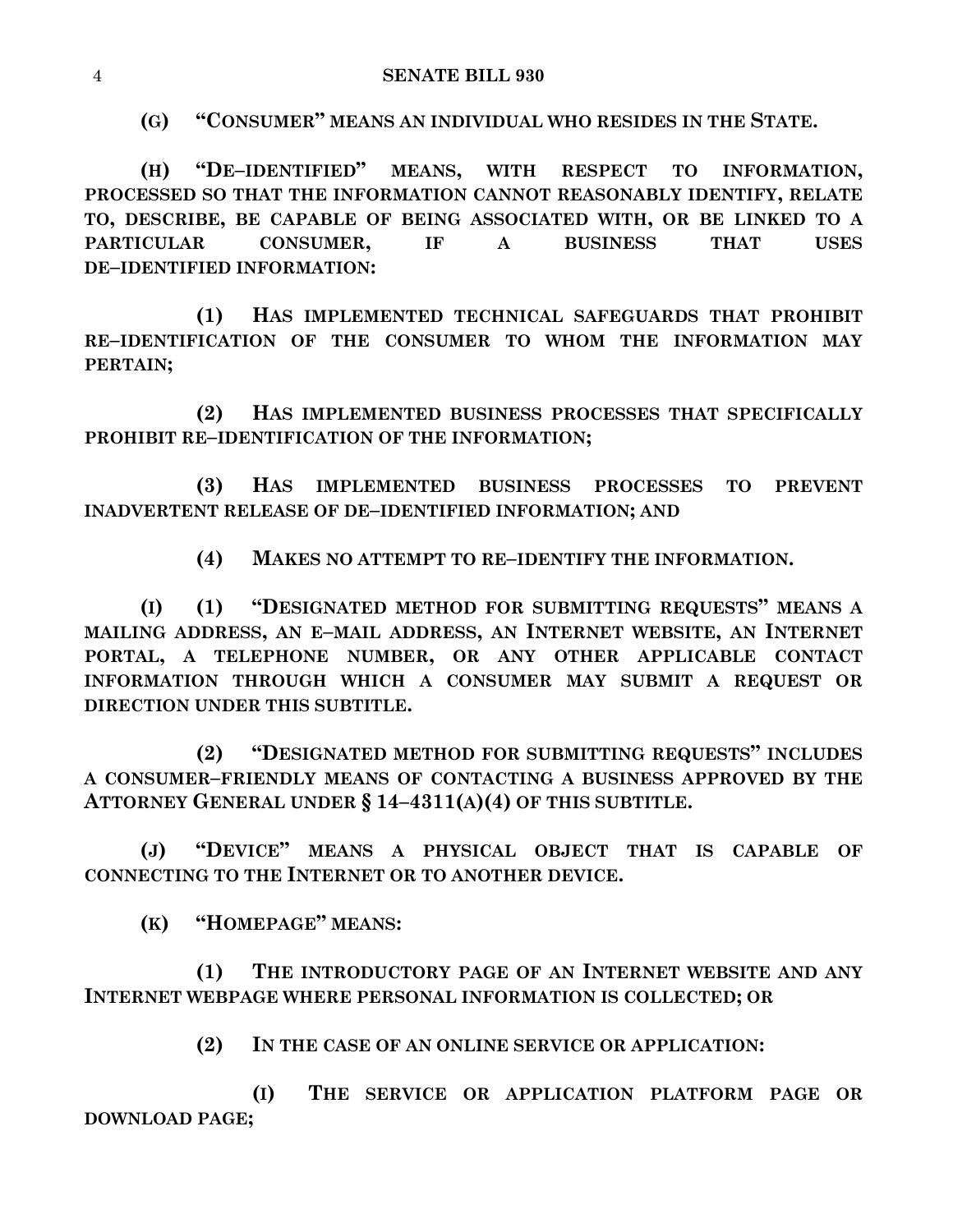**(II) A LINK WITHIN THE SERVICE OR APPLICATION, SUCH AS FROM THE SERVICE OR APPLICATION CONFIGURATION, "ABOUT", "INFORMATION", OR SETTINGS PAGE; OR**

**(III) ANY OTHER LOCATION THAT ALLOWS A CONSUMER TO REVIEW THE NOTICE REQUIRED BY § 14–4302(A) OF THIS SUBTITLE, WHETHER BEFORE OR AFTER DOWNLOADING THE APPLICATION OR SERVICE.**

**(L) "INFER" MEANS TO DERIVE INFORMATION, DATA, ASSUMPTIONS, OR CONCLUSIONS FROM FACTS, EVIDENCE, OR ANOTHER SOURCE OF INFORMATION OR DATA.**

**(M) (1) "PERSONAL INFORMATION" MEANS INFORMATION THAT IDENTIFIES, RELATES TO, DESCRIBES, IS REASONABLY CAPABLE OF BEING ASSOCIATED WITH, OR COULD REASONABLY BE LINKED, DIRECTLY OR INDIRECTLY, WITH A PARTICULAR CONSUMER OR THE CONSUMER'S DEVICE.**

**(2) "PERSONAL INFORMATION" DOES NOT INCLUDE:**

**(I) PUBLICLY AVAILABLE INFORMATION THAT IS LAWFULLY MADE AVAILABLE FROM FEDERAL, STATE, OR LOCAL GOVERNMENT RECORDS;**

**(II) DE–IDENTIFIED CONSUMER INFORMATION; OR**

**(III) AGGREGATE CONSUMER INFORMATION.**

**(N) "PROBABILISTIC IDENTIFIER" MEANS THE IDENTIFICATION OF A CONSUMER OR A DEVICE TO A DEGREE OF CERTAINTY OF MORE PROBABLE THAN NOT BASED ON CATEGORIES OF PERSONAL INFORMATION INCLUDED IN, OR SIMILAR TO, THE CATEGORIES LISTED UNDER SUBSECTION (M) OF THIS SECTION.**

**(O) "PROCESSING" MEANS AN OPERATION OR A SET OF OPERATIONS THAT IS PERFORMED ON PERSONAL INFORMATION OR ON SETS OF PERSONAL INFORMATION, WHETHER OR NOT BY AUTOMATED MEANS.**

**(P) "PSEUDONYMIZE" MEANS THE PROCESSING OF PERSONAL INFORMATION IN A MANNER THAT RENDERS THE PERSONAL INFORMATION NO LONGER ATTRIBUTABLE TO A SPECIFIC CONSUMER WITHOUT THE USE OF ADDITIONAL INFORMATION, IF THE ADDITIONAL INFORMATION IS KEPT SEPARATELY AND IS SUBJECT TO TECHNICAL AND ADMINISTRATIVE SAFEGUARDS TO ENSURE THAT THE PERSONAL INFORMATION IS NOT ATTRIBUTED TO AN IDENTIFIED OR IDENTIFIABLE CONSUMER.**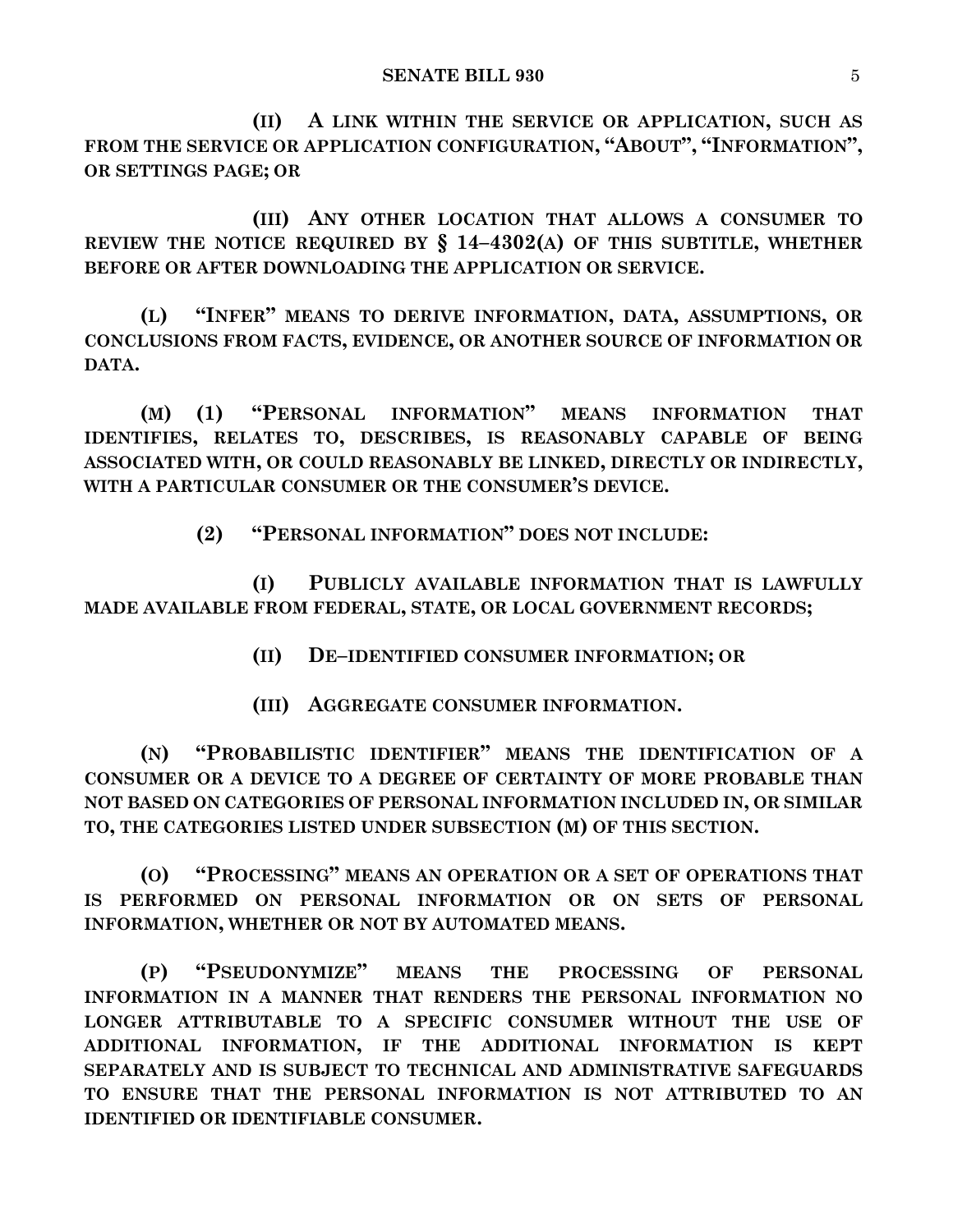**(Q) "RESEARCH" MEANS SCIENTIFIC, SYSTEMATIC STUDY AND OBSERVATION, INCLUDING BASIC RESEARCH OR APPLIED RESEARCH THAT IS IN THE PUBLIC INTEREST AND THAT ADHERES TO APPLICABLE ETHICS AND PRIVACY LAWS OR STUDIES CONDUCTED IN THE PUBLIC INTEREST IN THE AREA OF PUBLIC HEALTH.**

**(R) "SERVICE" MEANS WORK, LABOR, AND SERVICES, INCLUDING SERVICES FURNISHED IN CONNECTION WITH THE SALE OR REPAIR OF GOODS.**

**(S) "SERVICE PROVIDER" MEANS A PERSON THAT PROCESSES INFORMATION ON BEHALF OF A BUSINESS AND TO WHICH THE BUSINESS DISCLOSES A CONSUMER'S PERSONAL INFORMATION FOR A BUSINESS PURPOSE IN ACCORDANCE WITH A WRITTEN CONTRACT IF THE CONTRACT PROHIBITS THE ENTITY RECEIVING THE INFORMATION FROM RETAINING, USING, OR DISCLOSING THE PERSONAL INFORMATION FOR ANY PURPOSE OTHER THAN FOR THE SPECIFIC PURPOSE OF PERFORMING THE SERVICES SPECIFIED IN THE CONTRACT FOR THE BUSINESS, OR AS OTHERWISE ALLOWED BY THIS SUBTITLE.**

**(T) "THIRD PARTY" MEANS A PERSON THAT IS NOT THE BUSINESS THAT COLLECTS PERSONAL INFORMATION FROM CONSUMERS UNDER THIS SUBTITLE OR A SERVICE PROVIDER OF THAT BUSINESS.**

**(U) (1) "THIRD–PARTY DISCLOSURE" MEANS A TRANSFER OF A CONSUMER'S PERSONAL INFORMATION BY THE BUSINESS TO A THIRD PARTY, INCLUDING SELLING, RENTING, RELEASING, DISSEMINATING, MAKING AVAILABLE, TRANSFERRING, OR OTHERWISE COMMUNICATING ORALLY, IN WRITING, OR BY ELECTRONIC OR OTHER MEANS.**

**(2) "THIRD–PARTY DISCLOSURE" DOES NOT INCLUDE:**

**(I) A DISCLOSURE BY A BUSINESS OF PERSONAL INFORMATION OF A CONSUMER TO A SERVICE PROVIDER THAT IS NECESSARY TO THE PERFORMANCE OF A BUSINESS PURPOSE INCLUDED IN A NOTICE UNDER § 14–4302 OF THIS SUBTITLE;**

**(II) IDENTIFICATION BY A BUSINESS OF A CONSUMER WHO HAS OPTED OUT OF THE SALE OF THE CONSUMER'S PERSONAL INFORMATION FOR THE PURPOSE OF ALERTING THIRD PARTIES THAT THE CONSUMER HAS OPTED OUT OF THE SALE OF THE CONSUMER'S PERSONAL INFORMATION; OR**

**(III) THE TRANSFER BY A BUSINESS TO A THIRD PARTY OF THE PERSONAL INFORMATION OF A CONSUMER AS AN ASSET THAT IS PART OF A MERGER, AN ACQUISITION, A BANKRUPTCY, OR ANY OTHER TRANSACTION IN WHICH THE THIRD PARTY ASSUMES CONTROL OF ALL OR PART OF THE BUSINESS IF THAT**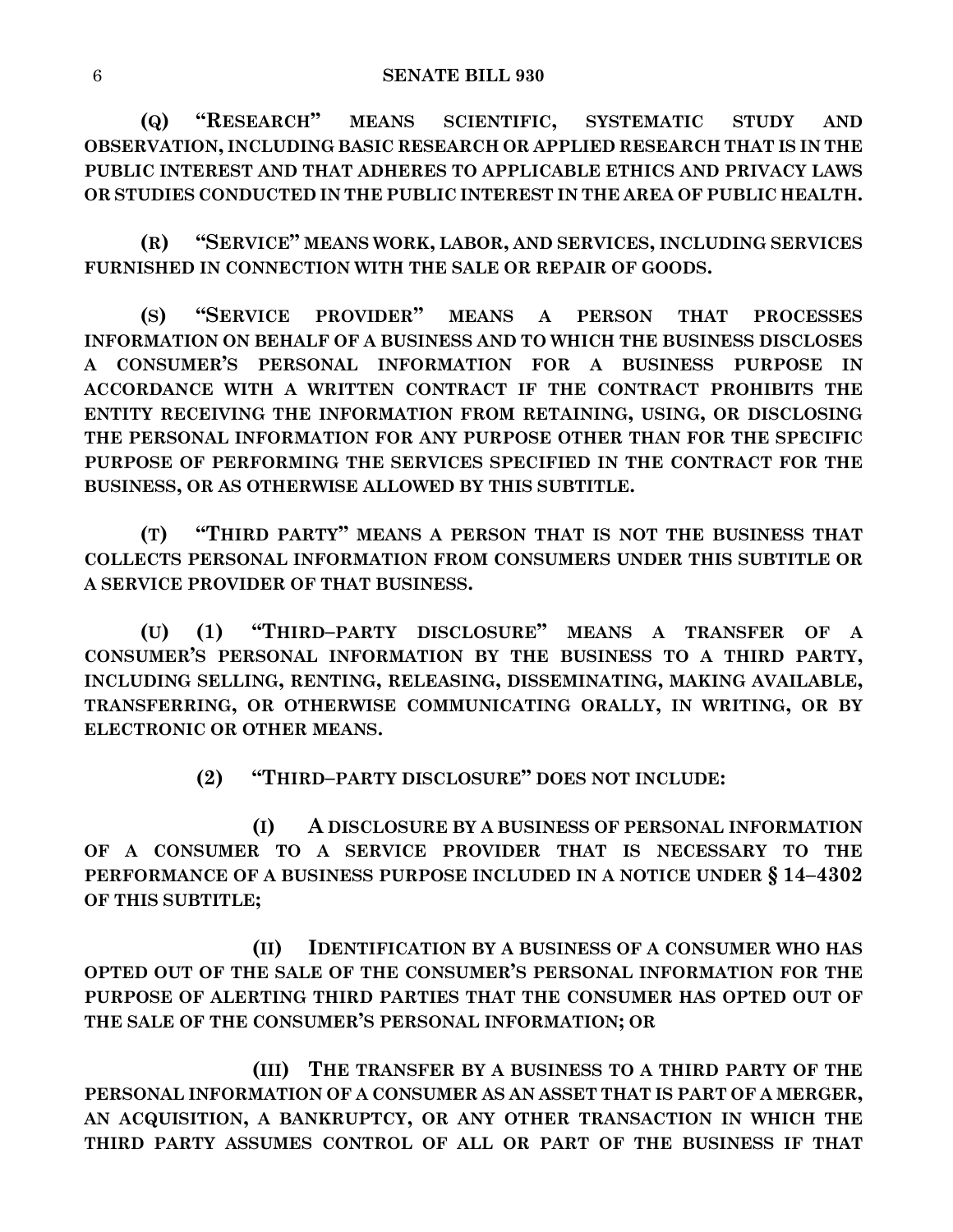**INFORMATION IS USED OR SHARED CONSISTENTLY WITH THE NOTICE RECEIVED BY CONSUMERS UNDER § 14–4302 OF THIS SUBTITLE.**

**(V) "UNIQUE IDENTIFIER" MEANS A PERSISTENT IDENTIFIER THAT CAN BE USED TO RECOGNIZE A CONSUMER OR A DEVICE THAT IS LINKED TO A CONSUMER OR HOUSEHOLD, OVER TIME AND ACROSS DIFFERENT TECHNOLOGIES, INCLUDING:**

**(1) A DEVICE IDENTIFIER;**

**(2) AN INTERNET PROTOCOL ADDRESS;**

**(3) A COOKIE, BEACON, PIXEL TAG, MOBILE AD IDENTIFIER, OR SIMILAR TECHNOLOGY;**

**(4) A CONSUMER NUMBER, UNIQUE PSEUDONYM, OR USER ALIAS; OR**

**(5) A TELEPHONE NUMBER OR ANY OTHER FORM OF PERSISTENT OR PROBABILISTIC IDENTIFIER THAT CAN BE USED TO IDENTIFY A PARTICULAR CONSUMER OR DEVICE.**

**14–4302.**

**(A) A BUSINESS THAT COLLECTS A CONSUMER'S PERSONAL INFORMATION SHALL, AT OR BEFORE THE POINT OF COLLECTION, CLEARLY AND CONSPICUOUSLY NOTIFY A CONSUMER OF:**

**(1) THE CATEGORIES OF PERSONAL INFORMATION THE BUSINESS WILL COLLECT ABOUT THAT CONSUMER;**

**(2) THE BUSINESS PURPOSES FOR WHICH THE CATEGORIES OF PERSONAL INFORMATION MAY BE USED;**

**(3) THE CATEGORIES OF THIRD PARTIES TO WHICH THE BUSINESS DISCLOSES PERSONAL INFORMATION;**

**(4) THE BUSINESS PURPOSES FOR THIRD–PARTY DISCLOSURE; AND**

**(5) THE CONSUMER'S RIGHT TO REQUEST:**

**(I) A COPY OF THE CONSUMER'S PERSONAL INFORMATION UNDER § 14–4303 OF THIS SUBTITLE;**

**(II) DELETION OF THE CONSUMER'S PERSONAL INFORMATION**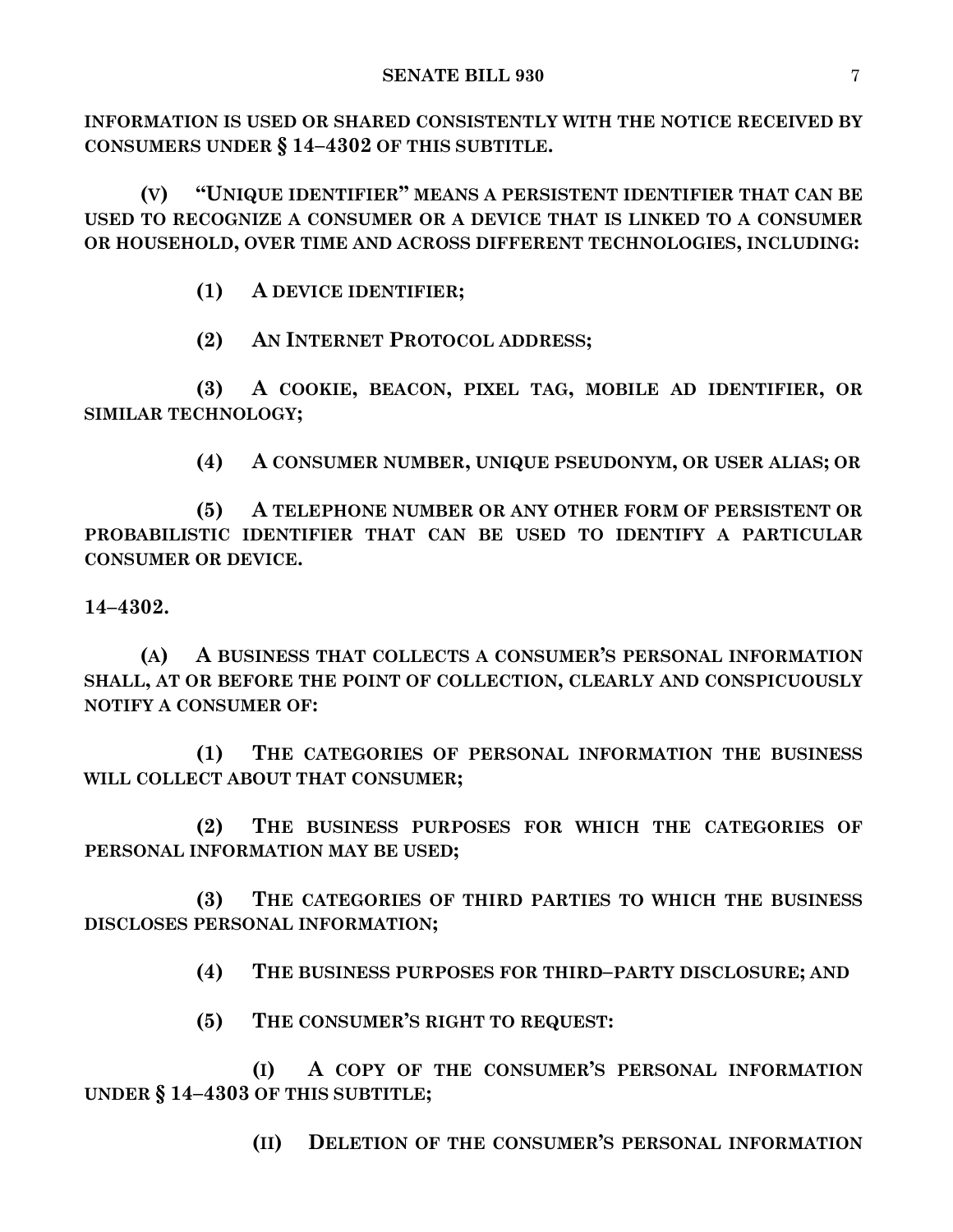**UNDER § 14–4305 OF THIS SUBTITLE; AND**

**(III) TO OPT OUT OF THIRD–PARTY DISCLOSURE UNDER § 14–4306 OF THIS SUBTITLE.**

**(B) A BUSINESS MAY NOT COLLECT ADDITIONAL CATEGORIES OF PERSONAL INFORMATION OR USE PERSONAL INFORMATION COLLECTED FOR ADDITIONAL PURPOSES WITHOUT FIRST PROVIDING THE CONSUMER WITH NOTICE CONSISTENT WITH THIS SECTION.**

**14–4303.**

**(A) A CONSUMER MAY REQUEST THAT A BUSINESS THAT COLLECTS A CONSUMER'S PERSONAL INFORMATION DISCLOSE TO THAT CONSUMER:**

**(1) THE SPECIFIC PIECES OF PERSONAL INFORMATION THE BUSINESS HAS COLLECTED ABOUT THAT CONSUMER;**

**(2) THE SOURCES FROM WHICH THE CONSUMER'S PERSONAL INFORMATION WAS COLLECTED;**

**(3) THE NAMES OF THIRD PARTIES TO WHICH THE BUSINESS DISCLOSED THE CONSUMER'S PERSONAL INFORMATION; AND**

**(4) THE BUSINESS PURPOSES FOR THIRD–PARTY DISCLOSURE.**

**(B) A BUSINESS SHALL PROVIDE THE INFORMATION SPECIFIED IN SUBSECTION (A) OF THIS SECTION TO A CONSUMER ONLY ON RECEIPT OF A VERIFIABLE CONSUMER REQUEST.**

**(C) (1) SUBJECT TO PARAGRAPH (2) OF THIS SUBSECTION, AFTER RECEIVING A VERIFIABLE CONSUMER REQUEST, A BUSINESS SHALL PROMPTLY TAKE STEPS TO PROVIDE, FREE OF CHARGE TO THE CONSUMER, THE PERSONAL INFORMATION REQUIRED BY THIS SECTION.**

**(2) THE INFORMATION MAY BE PROVIDED BY:**

**(I) UNITED STATES MAIL; OR**

**(II) ELECTRONIC DELIVERY THAT IS PORTABLE AND, TO THE EXTENT TECHNICALLY FEASIBLE, IN A READILY USEABLE FORMAT THAT ALLOWS THE CONSUMER TO TRANSMIT THIS INFORMATION TO ANOTHER ENTITY WITHOUT HINDRANCE.**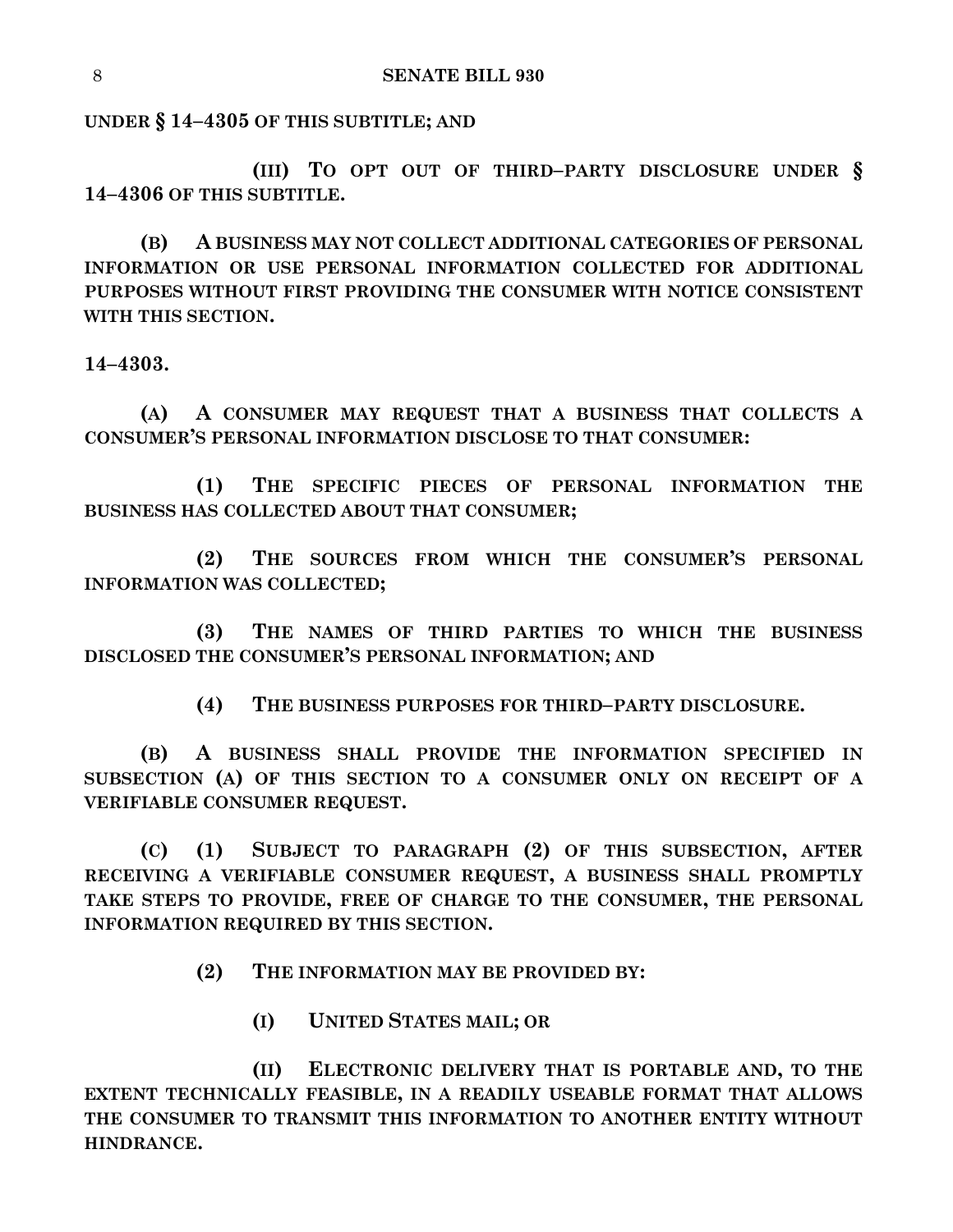**(D) A BUSINESS MAY PROVIDE PERSONAL INFORMATION TO A CONSUMER AT ANY TIME, NOTWITHSTANDING § 14–4304 OF THIS SUBTITLE, BUT IS NOT REQUIRED TO PROVIDE PERSONAL INFORMATION TO THE SAME CONSUMER MORE THAN ONCE IN A 6–MONTH PERIOD.**

**(E) IF VERIFIED REQUESTS FROM A CONSUMER ARE EXCESSIVE, BECAUSE OF THEIR REPETITIVE CHARACTER, A BUSINESS MAY:**

**(1) CHARGE A REASONABLE FEE, TAKING INTO ACCOUNT THE ADMINISTRATIVE COSTS OF PROVIDING THE INFORMATION OR COMMUNICATION OR TAKING THE ACTION REQUESTED; OR** 

**(2) REFUSE TO ACT ON THE REQUEST AND NOTIFY THE CONSUMER OF THE REASON FOR REFUSING THE REQUEST.**

**(F) A BUSINESS MAY NOT REQUIRE A CONSUMER TO CREATE AN ACCOUNT WITH THE BUSINESS IN ORDER TO MAKE A VERIFIABLE CONSUMER REQUEST.**

**(G) A BUSINESS MAY NOT:**

**(1) RETAIN PERSONAL INFORMATION ABOUT A CONSUMER COLLECTED FROM A SINGLE ONE–TIME TRANSACTION, UNLESS THE BUSINESS REGULARLY RETAINS PERSONAL INFORMATION OF THAT TYPE IN THE ORDINARY COURSE OF BUSINESS;**

**(2) RE–IDENTIFY OR LINK ANY DATA THAT IN THE ORDINARY COURSE OF BUSINESS IS NOT MAINTAINED IN A MANNER THAT WOULD BE CONSIDERED PERSONAL INFORMATION; OR**

**(3) DISCLOSE PERSONAL INFORMATION IF THE DISCLOSURE WOULD ADVERSELY AFFECT THE LEGAL RIGHTS OF OTHER CONSUMERS.**

**14–4304.**

**(A) (1) SUBJECT TO PARAGRAPH (2) OF THIS SUBSECTION, A BUSINESS SHALL, IN A FORM THAT IS REASONABLY ACCESSIBLE TO CONSUMERS, MAKE AVAILABLE TO CONSUMERS TWO OR MORE DESIGNATED METHODS FOR SUBMITTING CONSUMER VERIFIED REQUESTS.**

**(2) (I) IF A BUSINESS MAINTAINS AN INTERNET WEBSITE IN CONNECTION WITH THE BUSINESS, THE BUSINESS SHALL MAINTAIN A WEBSITE PAGE THAT MEETS THE REQUIREMENT UNDER PARAGRAPH (1) OF THIS SUBSECTION.**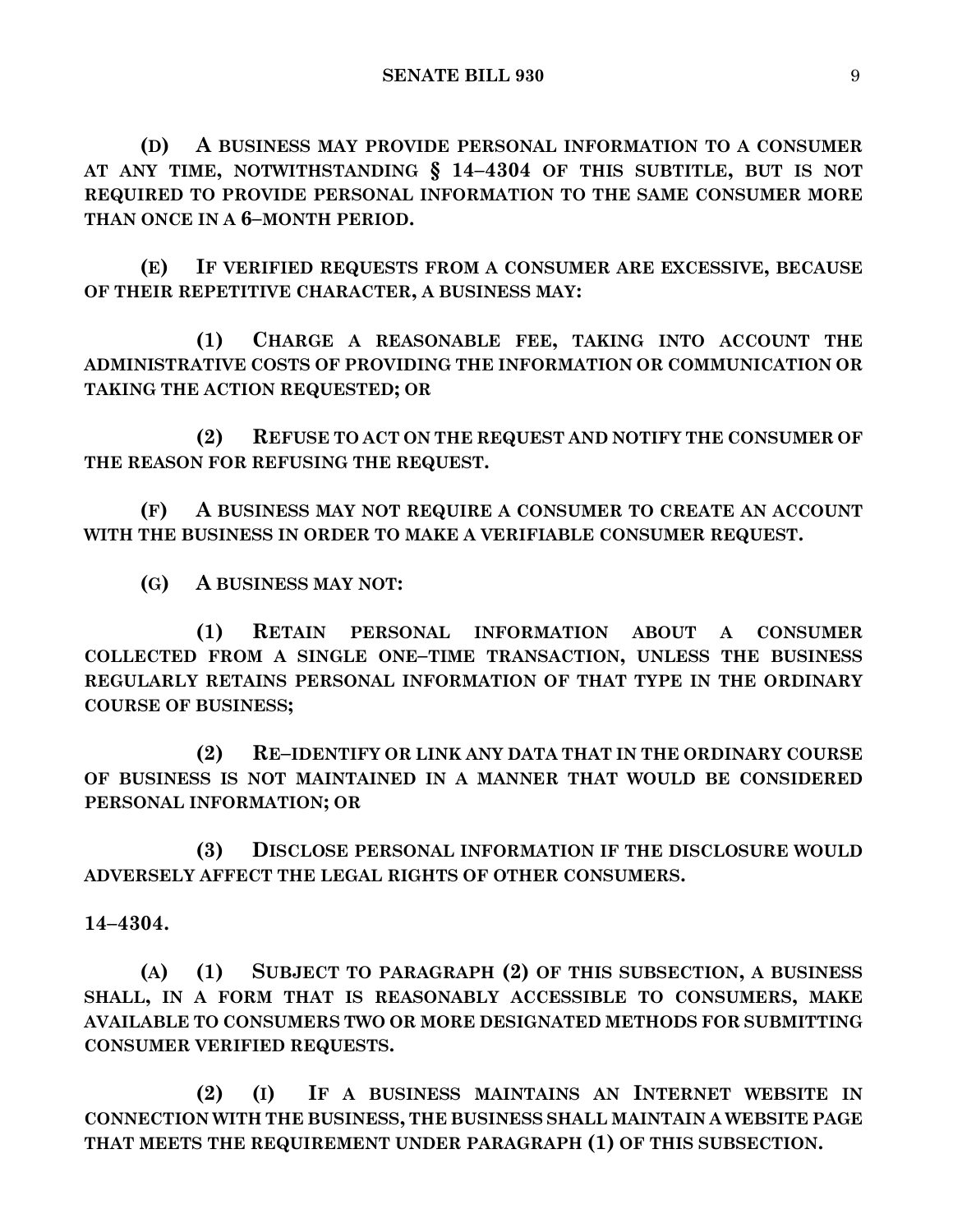**(II) A BUSINESS SHALL PROVIDE A TOLL–FREE TELEPHONE NUMBER FOR THE PURPOSE OF ACCEPTING CONSUMER VERIFIED REQUESTS UNDER THIS SUBSECTION, UNLESS THE BUSINESS MAINTAINS A DIRECT RELATIONSHIP WITH THE CONSUMER.**

**(B) (1) A BUSINESS SHALL DELIVER TO A CONSUMER FREE OF CHARGE WITHIN 45 DAYS AFTER RECEIVING A VERIFIABLE CONSUMER REQUEST FROM THE CONSUMER THE INFORMATION REQUIRED IN § 14–4303 OF THIS SUBTITLE IN A READILY USEABLE FORMAT THAT ALLOWS THE CONSUMER TO TRANSMIT THE INFORMATION FROM ONE ENTITY TO ANOTHER ENTITY WITHOUT HINDRANCE.**

**(2) THE TIME PERIOD TO PROVIDE THE REQUIRED INFORMATION MAY BE EXTENDED ONCE BY UP TO AN ADDITIONAL 45 DAYS WHEN REASONABLY NECESSARY, IF THE CONSUMER IS PROVIDED NOTICE OF THE EXTENSION WITHIN THE FIRST 45–DAY PERIOD.**

**(C) A BUSINESS IS NOT REQUIRED TO PROVIDE THE INFORMATION REQUIRED BY § 14–4303 OF THIS SUBTITLE TO THE SAME CONSUMER MORE THAN TWICE IN A 12–MONTH PERIOD.**

**(D) (1) IF A BUSINESS HAS AN ONLINE PRIVACY POLICY, THE BUSINESS SHALL INCLUDE IN THE POLICY:**

**(I) THE CATEGORIES OF PERSONAL INFORMATION THE BUSINESS COLLECTS ABOUT CONSUMERS;**

**(II) THE BUSINESS PURPOSES FOR WHICH THE CATEGORIES OF PERSONAL INFORMATION ARE USED;**

**(III) THE CATEGORIES OF THIRD PARTIES TO WHICH THE BUSINESS DISCLOSES PERSONAL INFORMATION;**

**(IV) THE BUSINESS PURPOSE FOR THIRD–PARTY DISCLOSURE; AND**

**(V) THE CONSUMER'S RIGHT TO REQUEST:**

**1. A COPY OF THE CONSUMER'S PERSONAL INFORMATION IN ACCORDANCE WITH § 14–4303 OF THIS SUBTITLE;**

**2. THE DELETION OF THE CONSUMER'S PERSONAL INFORMATION IN ACCORDANCE WITH § 14–4305 OF THIS SUBTITLE; AND**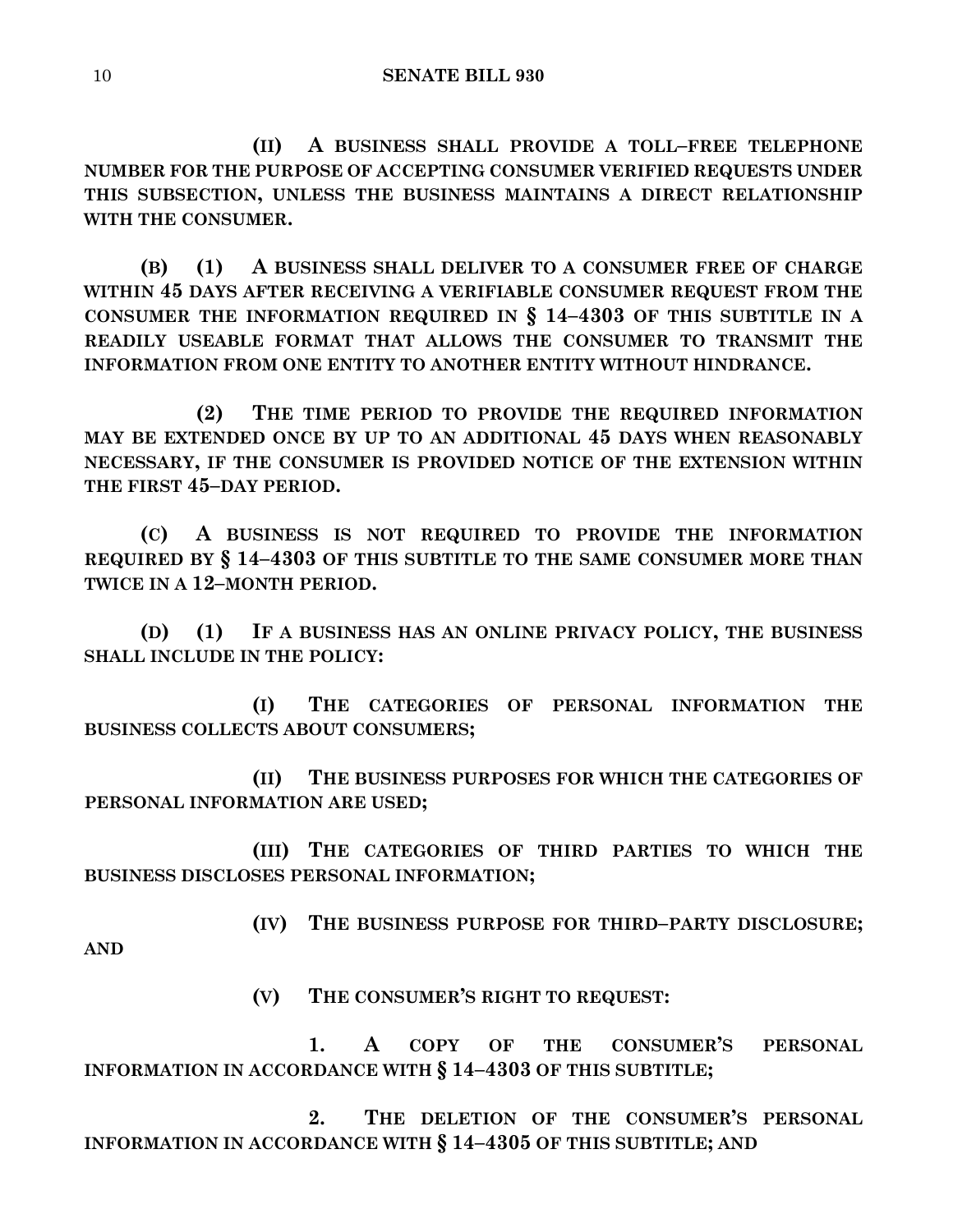**3. TO OPT OUT OF THIRD–PARTY DISCLOSURE IN ACCORDANCE WITH § 14–4306 OF THIS SUBTITLE.**

**(2) IF A BUSINESS DOES NOT HAVE AN ONLINE PRIVACY POLICY BUT DOES HAVE A BUSINESS WEBSITE, THE BUSINESS SHALL:**

**(I) INCLUDE THE INFORMATION REQUIRED UNDER PARAGRAPH (1) OF THIS SUBSECTION ON THE WEBSITE; AND** 

**(II) UPDATE THE INFORMATION AT LEAST ONCE EVERY 12 MONTHS.**

**(E) A BUSINESS SHALL ENSURE THAT AN INDIVIDUAL RESPONSIBLE FOR HANDLING CONSUMER INQUIRIES ABOUT THE BUSINESS'S PRIVACY PRACTICES OR THE BUSINESS'S COMPLIANCE WITH THIS SUBTITLE IS INFORMED OF THE REQUIREMENTS IN THIS SUBTITLE AND HOW TO DIRECT A CONSUMER TO EXERCISE THE CONSUMER'S RIGHTS UNDER THIS SUBTITLE.**

**(F) A BUSINESS MAY USE PERSONAL INFORMATION COLLECTED FROM A CONSUMER IN CONNECTION WITH THE BUSINESS'S VERIFICATION OF THE CONSUMER'S REQUEST ONLY FOR THE PURPOSES OF VERIFICATION.**

**14–4305.**

**(A) A CONSUMER MAY REQUEST THAT A BUSINESS DELETE ALL PERSONAL INFORMATION ABOUT THE CONSUMER THAT THE BUSINESS HAS COLLECTED FROM THE CONSUMER.**

**(B) A BUSINESS THAT COLLECTS PERSONAL INFORMATION ABOUT A CONSUMER SHALL DISCLOSE, IN ACCORDANCE WITH § 14–4302 OF THIS SUBTITLE, THE CONSUMER'S RIGHT TO REQUEST THE DELETION OF THE CONSUMER'S PERSONAL INFORMATION.**

**(C) A BUSINESS THAT RECEIVES A VERIFIABLE CONSUMER REQUEST FROM A CONSUMER TO DELETE THE CONSUMER'S PERSONAL INFORMATION UNDER SUBSECTION (A) OF THIS SECTION SHALL DELETE THE PERSONAL INFORMATION FROM ITS RECORDS AND DIRECT SERVICE PROVIDERS TO DELETE THE PERSONAL INFORMATION FROM THE SERVICE PROVIDERS' RECORDS.**

**(D) A BUSINESS OR A SERVICE PROVIDER IS NOT REQUIRED TO COMPLY WITH A CONSUMER'S REQUEST TO DELETE THE CONSUMER'S PERSONAL INFORMATION IF IT IS NECESSARY FOR THE BUSINESS OR SERVICE PROVIDER TO**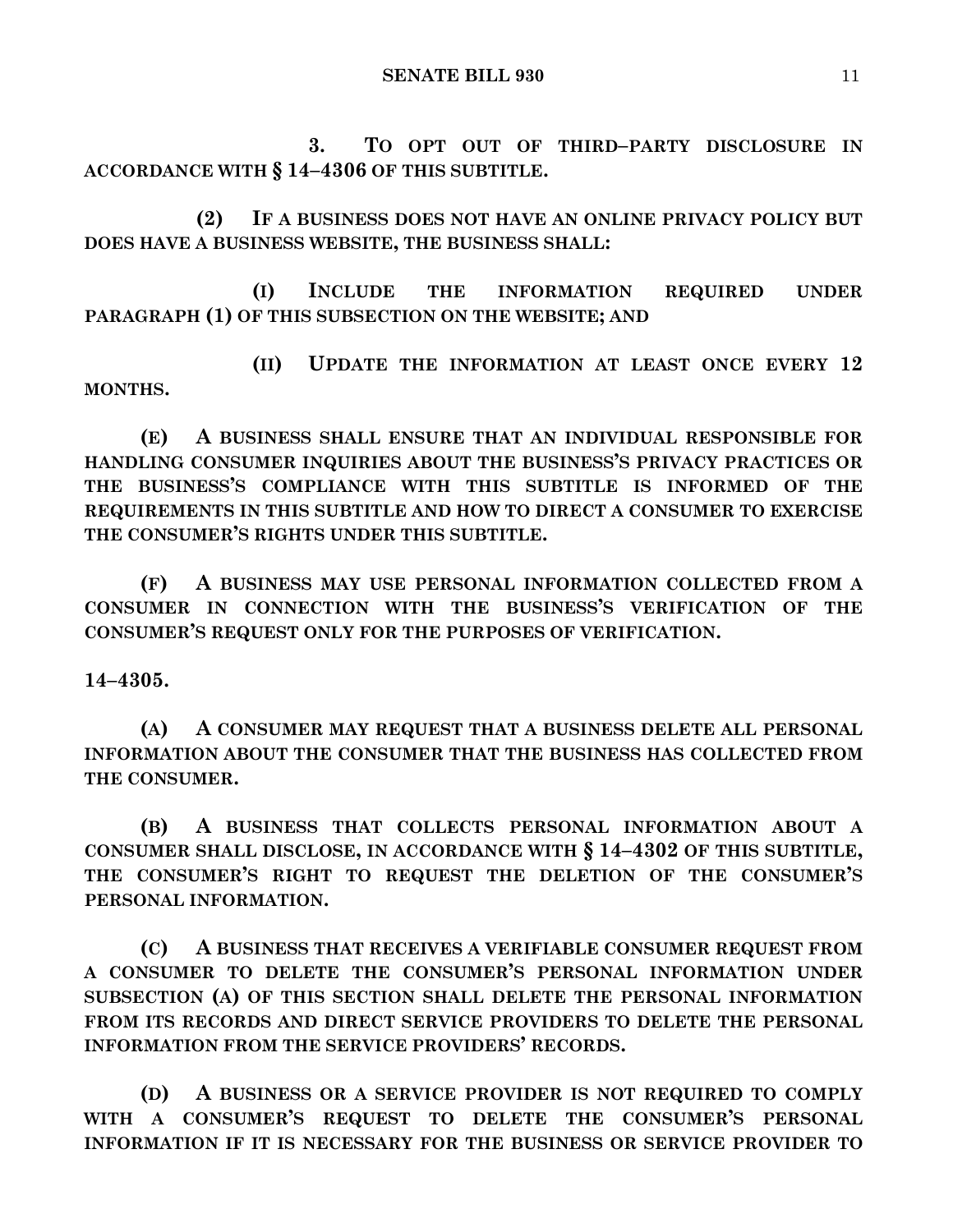**MAINTAIN THE PERSONAL INFORMATION IN ORDER TO:**

**(1) COMPLETE THE TRANSACTION FOR WHICH THE PERSONAL INFORMATION WAS COLLECTED, PROVIDE A GOOD OR SERVICE REQUESTED BY THE CONSUMER OR REASONABLY ANTICIPATED WITHIN THE CONTEXT OF A BUSINESS'S ONGOING BUSINESS RELATIONSHIP WITH THE CONSUMER, OR OTHERWISE PERFORM A CONTRACT BETWEEN THE BUSINESS AND THE CONSUMER;**

**(2) DETECT SECURITY INCIDENTS, PROTECT AGAINST MALICIOUS, DECEPTIVE, FRAUDULENT, OR ILLEGAL ACTIVITY, OR PROSECUTE THOSE RESPONSIBLE FOR THAT ACTIVITY;**

**(3) IDENTIFY OR REPAIR ERRORS THAT IMPAIR EXISTING INTENDED FUNCTIONALITY;**

**(4) EXERCISE FREE SPEECH, ENSURE THE RIGHT OF ANOTHER CONSUMER TO EXERCISE THE RIGHT OF FREE SPEECH, OR EXERCISE ANOTHER RIGHT PROVIDED FOR BY LAW;**

**(5) ENGAGE IN PUBLIC OR PEER–REVIEWED SCIENTIFIC, HISTORICAL, OR STATISTICAL RESEARCH IN THE PUBLIC INTEREST THAT ADHERES TO OTHER APPLICABLE ETHICS AND PRIVACY LAWS, WHEN THE BUSINESSES' DELETION OF THE INFORMATION IS LIKELY TO RENDER IMPOSSIBLE OR TO SERIOUSLY IMPAIR THE ACHIEVEMENT OF THE RESEARCH, IF THE CONSUMER HAS PROVIDED INFORMED CONSENT; OR**

**(6) COMPLY WITH A LEGAL OBLIGATION.**

**14–4306.**

**(A) (1) A CONSUMER MAY, AT ANY TIME, DEMAND THAT A BUSINESS NOT DISCLOSE THE CONSUMER'S PERSONAL INFORMATION TO THIRD PARTIES.**

**(2) THIS RIGHT MAY BE REFERRED TO AS THE "RIGHT TO OPT OUT OF THIRD–PARTY DISCLOSURE".**

**(B) NOTWITHSTANDING SUBSECTION (A) OF THIS SECTION, A BUSINESS MAY NOT DISCLOSE THE PERSONAL INFORMATION OF A CONSUMER TO A THIRD PARTY IF THE BUSINESS HAS ACTUAL KNOWLEDGE OR WILLFULLY DISREGARDS THE FACT THAT THE CONSUMER IS UNDER THE AGE OF 16 YEARS.**

**(C) A BUSINESS THAT HAS RECEIVED DIRECTION FROM A CONSUMER NOT TO DISCLOSE THE CONSUMER'S PERSONAL INFORMATION TO THIRD PARTIES MAY**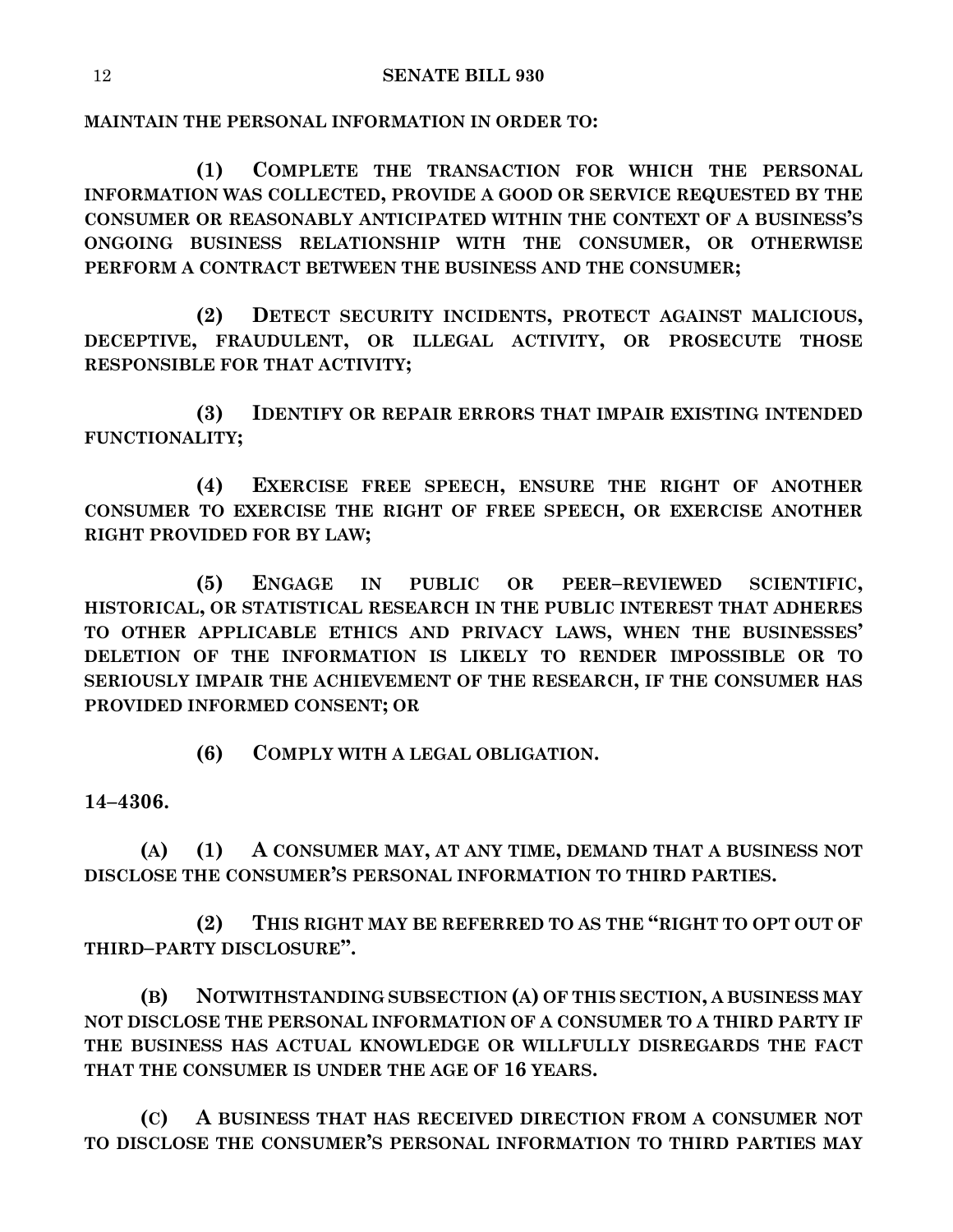**NOT:**

**(1) DISCLOSE THE PERSONAL INFORMATION TO THIRD PARTIES UNLESS THE CONSUMER LATER PROVIDES EXPRESS AUTHORIZATION FOR THAT DISCLOSURE; OR**

**(2) REQUEST AUTHORIZATION TO DISCLOSE THE PERSONAL INFORMATION TO THIRD PARTIES FOR AT LEAST 12 MONTHS FROM THE DATE ON WHICH THE BUSINESS RECEIVED THE DIRECTION FROM THE CONSUMER.**

**(D) A BUSINESS SHALL PROVIDE A CLEAR AND CONSPICUOUS LINK ON THE INTERNET HOMEPAGE OF THE BUSINESS TO AN INTERNET WEBPAGE THAT ENABLES A CONSUMER OR A PERSON AUTHORIZED BY THE CONSUMER TO OPT OUT OF THE THIRD–PARTY DISCLOSURE OF THE CONSUMER'S PERSONAL INFORMATION.**

**(E) A CONSUMER MAY AUTHORIZE ANOTHER PERSON TO OPT OUT OF THE SALE OR DISCLOSURE OF THE CONSUMER'S PERSONAL INFORMATION ON THE CONSUMER'S BEHALF, AND A BUSINESS SHALL COMPLY WITH AN OPT–OUT REQUEST RECEIVED FROM A PERSON AUTHORIZED BY THE CONSUMER TO ACT ON THE CONSUMER'S BEHALF, IN ACCORDANCE WITH REGULATIONS ADOPTED BY THE ATTORNEY GENERAL.**

**(F) A BUSINESS MAY REQUIRE AUTHENTICATION OF A CONSUMER REQUEST RECEIVED UNDER THIS SECTION IN A MANNER THAT IS REASONABLE IN LIGHT OF THE NATURE OF THE PERSONAL INFORMATION REQUESTED.**

**(G) A BUSINESS MAY NOT REQUIRE A CONSUMER TO CREATE AN ACCOUNT IN ORDER TO EXERCISE THE RIGHT TO OPT OUT OF THIRD–PARTY DISCLOSURE.**

**14–4307.**

**(A) A BUSINESS MAY NOT DISCRIMINATE AGAINST A CONSUMER BASED ON THE CONSUMER'S DECISION TO EXERCISE RIGHTS UNDER THIS SUBTITLE.**

**(B) FOR PURPOSES OF THIS SECTION, DISCRIMINATION INCLUDES:**

**(1) DENYING GOODS OR SERVICES TO THE CONSUMER;**

**(2) CHARGING DIFFERENT PRICES OR RATES FOR GOODS OR SERVICES, INCLUDING THROUGH THE USE OF DISCOUNTS OR OTHER BENEFITS OR PENALTIES;**

**(3) PROVIDING A DIFFERENT LEVEL OR QUALITY OF GOODS OR**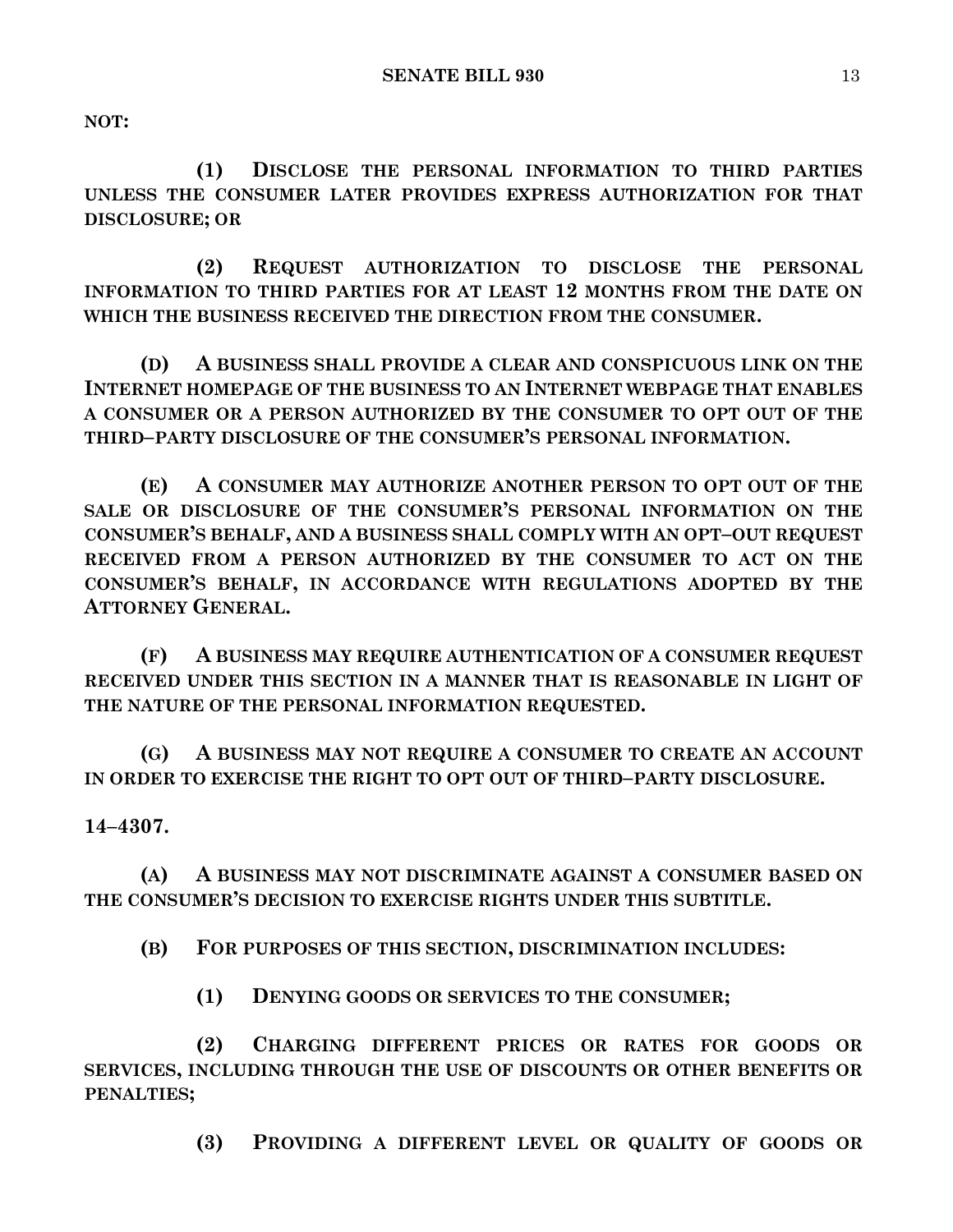**SERVICES TO THE CONSUMER; OR**

**(4) SUGGESTING THAT THE CONSUMER WILL RECEIVE A DIFFERENT PRICE OR RATE FOR GOODS OR SERVICES OR A DIFFERENT LEVEL OR QUALITY OF GOODS OR SERVICES.**

**14–4308.**

**(A) THE OBLIGATIONS IMPOSED BY THIS SUBTITLE MAY NOT RESTRICT THE ABILITY OF A BUSINESS OR THIRD PARTY TO:**

**(1) COMPLY WITH FEDERAL, STATE, OR LOCAL LAWS;**

**(2) COMPLY WITH A CIVIL, CRIMINAL, OR REGULATORY INQUIRY, INVESTIGATION, SUBPOENA, OR SUMMONS BY A FEDERAL, STATE, OR LOCAL AUTHORITY;**

**(3) COOPERATE WITH A LAW ENFORCEMENT AGENCY CONCERNING CONDUCT OR ACTIVITY THAT THE BUSINESS, SERVICE PROVIDER, OR THIRD PARTY REASONABLY AND IN GOOD FAITH BELIEVES MAY VIOLATE FEDERAL, STATE, OR LOCAL LAW;**

**(4) EXERCISE LEGAL RIGHTS OR PRIVILEGES; OR**

**(5) ENGAGE IN NEWS–GATHERING ACTIVITIES PROTECTED BY THE FIRST AMENDMENT OF THE U.S. CONSTITUTION.**

**(B) THIS SUBTITLE DOES NOT APPLY TO:**

**(1) A BUSINESS COLLECTING OR DISCLOSING PERSONAL INFORMATION OF THE BUSINESS'S EMPLOYEES TO THE EXTENT THAT THE BUSINESS IS COLLECTING OR DISCLOSING THE INFORMATION WITHIN THE SCOPE OF ITS ROLE AS AN EMPLOYER;**

**(2) MEDICAL OR HEALTH INFORMATION THAT IS COLLECTED BY A COVERED ENTITY OR BUSINESS ASSOCIATE GOVERNED BY THE PRIVACY, SECURITY, AND BREACH NOTIFICATION RULES ISSUED BY THE U.S. DEPARTMENT OF HEALTH AND HUMAN SERVICES IN 45 C.F.R. PARTS 160 AND 164, ESTABLISHED IN ACCORDANCE WITH THE FEDERAL HEALTH INSURANCE PORTABILITY AND ACCOUNTABILITY ACT OF 1996 AND THE FEDERAL HEALTH INFORMATION TECHNOLOGY FOR ECONOMIC AND CLINICAL HEALTH ACT;**

**(3) A HEALTH CARE PROVIDER OR COVERED ENTITY GOVERNED BY**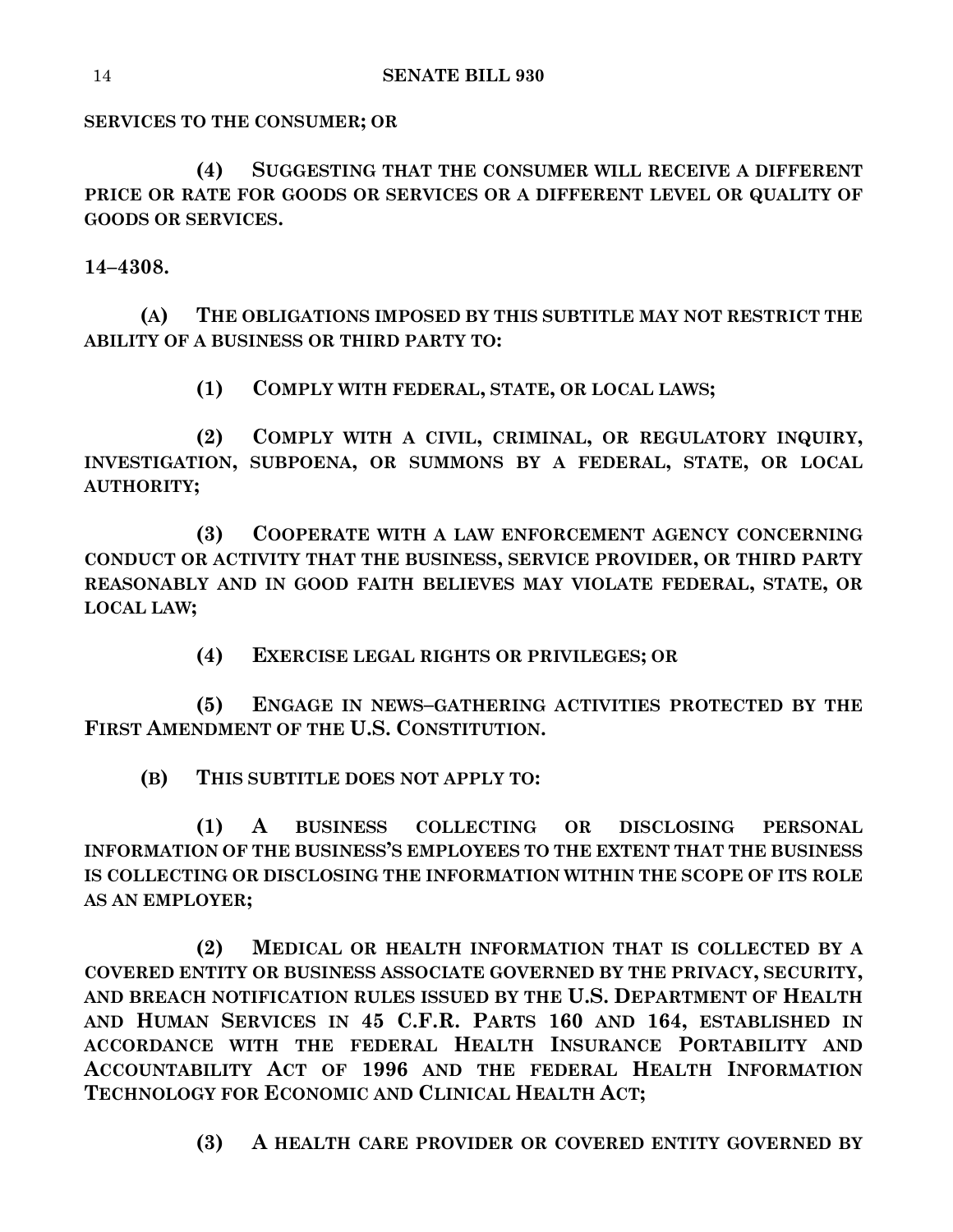**THE PRIVACY, SECURITY, AND BREACH NOTIFICATION RULES ISSUED BY THE U.S. DEPARTMENT OF HEALTH AND HUMAN SERVICES IN 45 C.F.R. PARTS 160 AND 164, ESTABLISHED IN ACCORDANCE WITH THE FEDERAL HEALTH INSURANCE PORTABILITY AND ACCOUNTABILITY ACT OF 1996, TO THE EXTENT THE PROVIDER OR COVERED ENTITY MAINTAINS PATIENT INFORMATION IN THE SAME MANNER AS MEDICAL INFORMATION OR PROTECTED HEALTH INFORMATION AS DESCRIBED IN ITEM (2) OF THIS SUBSECTION;**

**(4) INFORMATION COLLECTED AS PART OF A CLINICAL TRIAL SUBJECT TO THE FEDERAL POLICY FOR THE PROTECTION OF HUMAN SUBJECTS, ALSO KNOWN AS THE COMMON RULE, PURSUANT TO GOOD CLINICAL PRACTICE GUIDELINES ISSUED BY THE INTERNATIONAL COUNCIL FOR HARMONISATION OR IN ACCORDANCE WITH HUMAN SUBJECT PROTECTION REQUIREMENTS OF THE U.S. FOOD AND DRUG ADMINISTRATION;**

**(5) THE SALE OF PERSONAL INFORMATION TO OR FROM A CONSUMER REPORTING AGENCY IF THAT INFORMATION IS TO BE REPORTED IN, OR USED TO GENERATE, A "CONSUMER REPORT" AS DEFINED BY 15 U.S.C. § 1681(A) AND USE OF THAT INFORMATION IS LIMITED BY THE FEDERAL FAIR CREDIT REPORTING ACT;**

**(6) PERSONAL INFORMATION COLLECTED, PROCESSED, SOLD, OR DISCLOSED UNDER THE FEDERAL GRAMM–LEACH–BLILEY ACT AND IMPLEMENTING REGULATIONS;**

**(7) PERSONAL INFORMATION COLLECTED, PROCESSED, SOLD, OR DISCLOSED UNDER THE FEDERAL DRIVER'S PRIVACY PROTECTION ACT OF 1994; OR**

**(8) EDUCATION INFORMATION COVERED BY THE FEDERAL FAMILY EDUCATIONAL RIGHTS AND PRIVACY ACT, 20 U.S.C. § 1232G AND 34 C.F.R. PART 99.**

**14–4309.**

**RESEARCH WITH PERSONAL INFORMATION THAT MAY HAVE BEEN COLLECTED FROM A CONSUMER IN THE COURSE OF THE CONSUMER'S INTERACTIONS WITH A BUSINESS'S SERVICE OR DEVICE FOR OTHER PURPOSES SHALL BE:**

**(1) USED SOLELY FOR RESEARCH PURPOSES THAT ARE COMPATIBLE WITH THE CONTEXT IN WHICH THE PERSONAL INFORMATION WAS COLLECTED;**

**(2) RESTRICTED FROM USE FOR ANY COMMERCIAL PURPOSE;**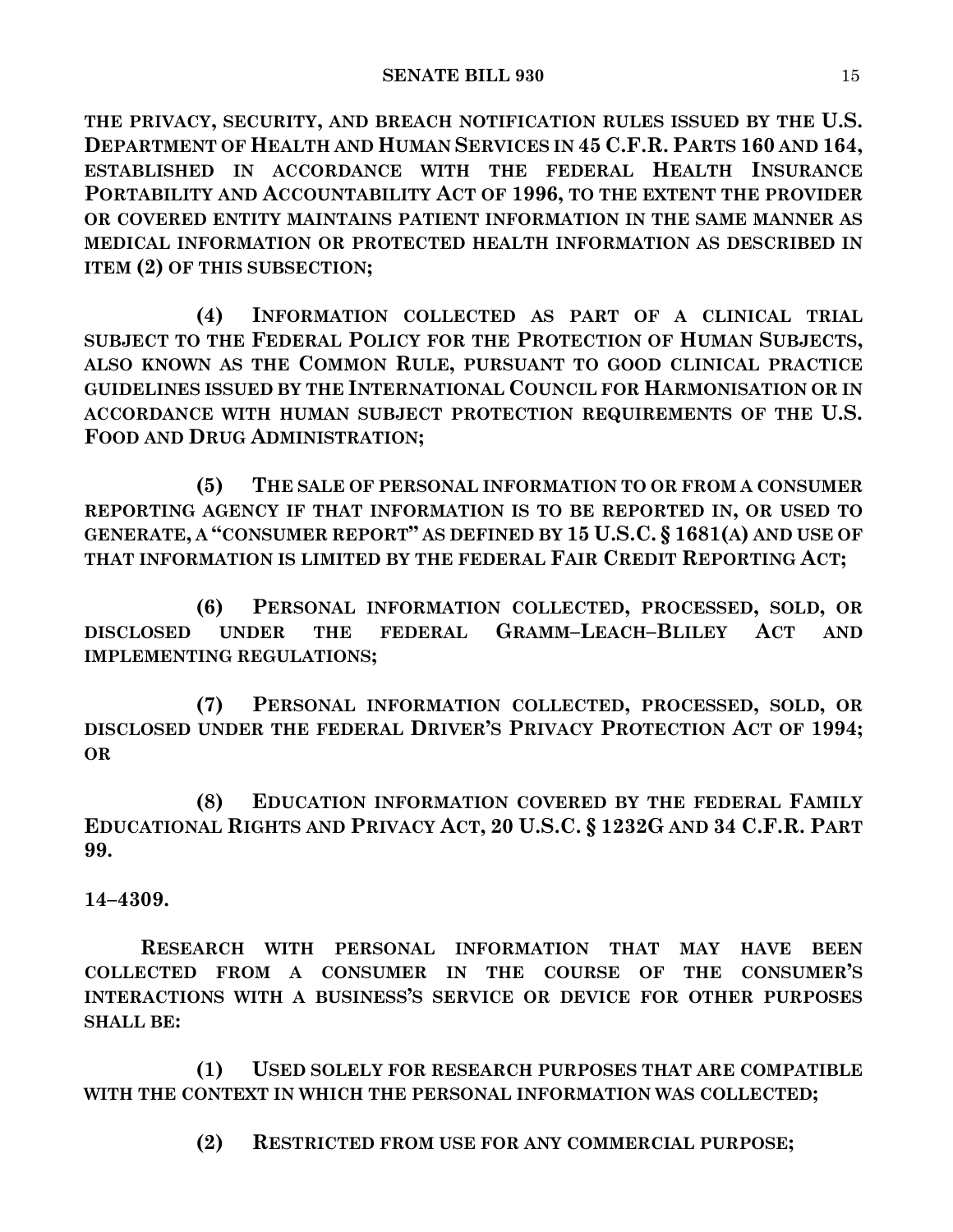**(3) SUBSEQUENTLY PSEUDONYMIZED AND DE–IDENTIFIED, OR DE–IDENTIFIED AND IN THE AGGREGATE, SO THAT THE INFORMATION CANNOT REASONABLY IDENTIFY, RELATE TO, DESCRIBE, BE CAPABLE OF BEING ASSOCIATED WITH, OR BE LINKED, DIRECTLY OR INDIRECTLY, TO A PARTICULAR CONSUMER;**

**(4) SUBJECT TO TECHNICAL SAFEGUARDS THAT PROHIBIT RE–IDENTIFICATION OF THE CONSUMER TO WHOM THE INFORMATION MAY PERTAIN;**

**(5) SUBJECT TO BUSINESS PROCESSES THAT SPECIFICALLY PROHIBIT RE–IDENTIFICATION OF THE INFORMATION;**

**(6) SUBJECT TO BUSINESS PROCESSES TO PREVENT INADVERTENT RELEASE OF DE–IDENTIFIED INFORMATION;**

**(7) PROTECTED FROM ANY RE–IDENTIFICATION ATTEMPTS; AND**

**(8) SUBJECT TO THE ADDITIONAL SECURITY CONTROLS OF THE BUSINESS THAT LIMIT ACCESS TO THE RESEARCH DATA TO ONLY THOSE INDIVIDUALS IN A BUSINESS AS ARE NECESSARY TO CARRY OUT THE RESEARCH PURPOSE.**

## **14–4310.**

**(A) A VIOLATION OF THIS SUBTITLE IS:**

**(1) AN UNFAIR, ABUSIVE, OR DECEPTIVE TRADE PRACTICE WITHIN THE MEANING OF TITLE 13 OF THIS ARTICLE; AND**

**(2) SUBJECT TO THE ENFORCEMENT AND PENALTY PROVISIONS CONTAINED IN TITLE 13 OF THIS ARTICLE.**

**(B) (1) A BUSINESS THAT DISCLOSES PERSONAL INFORMATION TO A SERVICE PROVIDER MAY NOT BE LIABLE UNDER THIS SUBTITLE IF:**

**(I) THE SERVICE PROVIDER RECEIVING THE PERSONAL INFORMATION USES THE PERSONAL INFORMATION IN VIOLATION OF THE RESTRICTIONS SET FORTH IN THIS SUBTITLE; AND**

**(II) AT THE TIME OF THE DISCLOSURE, THE BUSINESS DOES NOT HAVE ACTUAL KNOWLEDGE OR REASON TO BELIEVE THAT THE SERVICE PROVIDER INTENDS TO COMMIT A VIOLATION.**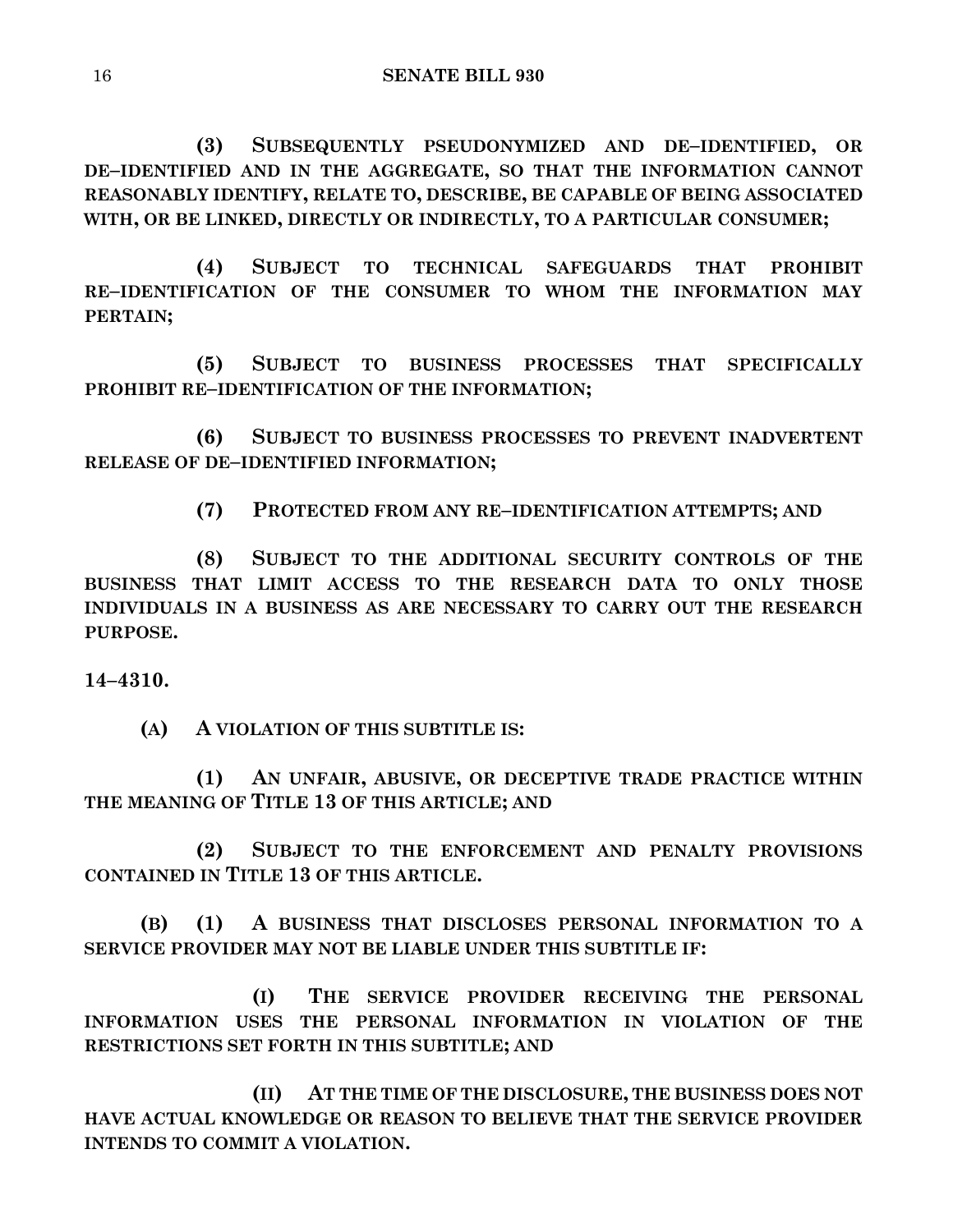**(2) A SERVICE PROVIDER MAY NOT BE LIABLE UNDER THIS SUBTITLE FOR THE OBLIGATIONS OF A BUSINESS FOR WHICH IT PROVIDES SERVICES AS SET FORTH IN THIS SUBTITLE.**

**14–4311.**

**THE OFFICE OF THE ATTORNEY GENERAL MAY ADOPT REGULATIONS NECESSARY TO CARRY OUT THIS SUBTITLE, INCLUDING REGULATIONS TO:**

**(1) IDENTIFY CATEGORIES OF PERSONAL INFORMATION IN ADDITION TO THOSE UNDER § 14–4308(B) OF THIS SUBTITLE IN ORDER TO ADDRESS CHANGES IN TECHNOLOGY, DATA COLLECTION PRACTICES, OBSTACLES TO IMPLEMENTATION, AND PRIVACY CONCERNS;**

**(2) UPDATE AS NEEDED THE DEFINITION OF UNIQUE IDENTIFIERS TO ADDRESS CHANGES IN TECHNOLOGY, DATA COLLECTION, OBSTACLES TO IMPLEMENTATION, AND PRIVACY CONCERNS;**

**(3) ESTABLISH ANY EXCEPTIONS NECESSARY TO COMPLY WITH STATE OR FEDERAL LAW, INCLUDING EXCEPTIONS RELATING TO TRADE SECRETS AND INTELLECTUAL PROPERTY RIGHTS;**

**(4) ADOPT STANDARDS AND PROCEDURES:**

**(I) TO FACILITATE AND GOVERN THE SUBMISSION OF VERIFIABLE CONSUMER REQUESTS UNDER §§ 14–4303 THROUGH 14–4306 OF THIS SUBTITLE;**

**(II) TO GOVERN RESPONSES BY BUSINESSES AND SERVICE PROVIDERS TO VERIFIABLE CONSUMER REQUESTS UNDER §§ 14–4303 THROUGH 14–4306 OF THIS SUBTITLE; AND**

**(III) FOR THE DEVELOPMENT AND USE OF A RECOGNIZABLE AND UNIFORM OPT–OUT LOGO OR BUTTON BY ALL BUSINESSES TO PROMOTE CONSUMER AWARENESS OF THE OPPORTUNITY TO OPT OUT OF THIRD–PARTY DISCLOSURE OF CONSUMER PERSONAL INFORMATION;**

**(5) ADJUST THE MONETARY THRESHOLD IN § 14–4301(D)(1)(III)1 OF THIS SUBTITLE TO REFLECT ANY INCREASE IN THE UNITED STATES BUREAU OF LABOR STATISTICS' CONSUMER PRICE INDEX;**

**(6) ENSURE THAT THE NOTICES AND INFORMATION THAT**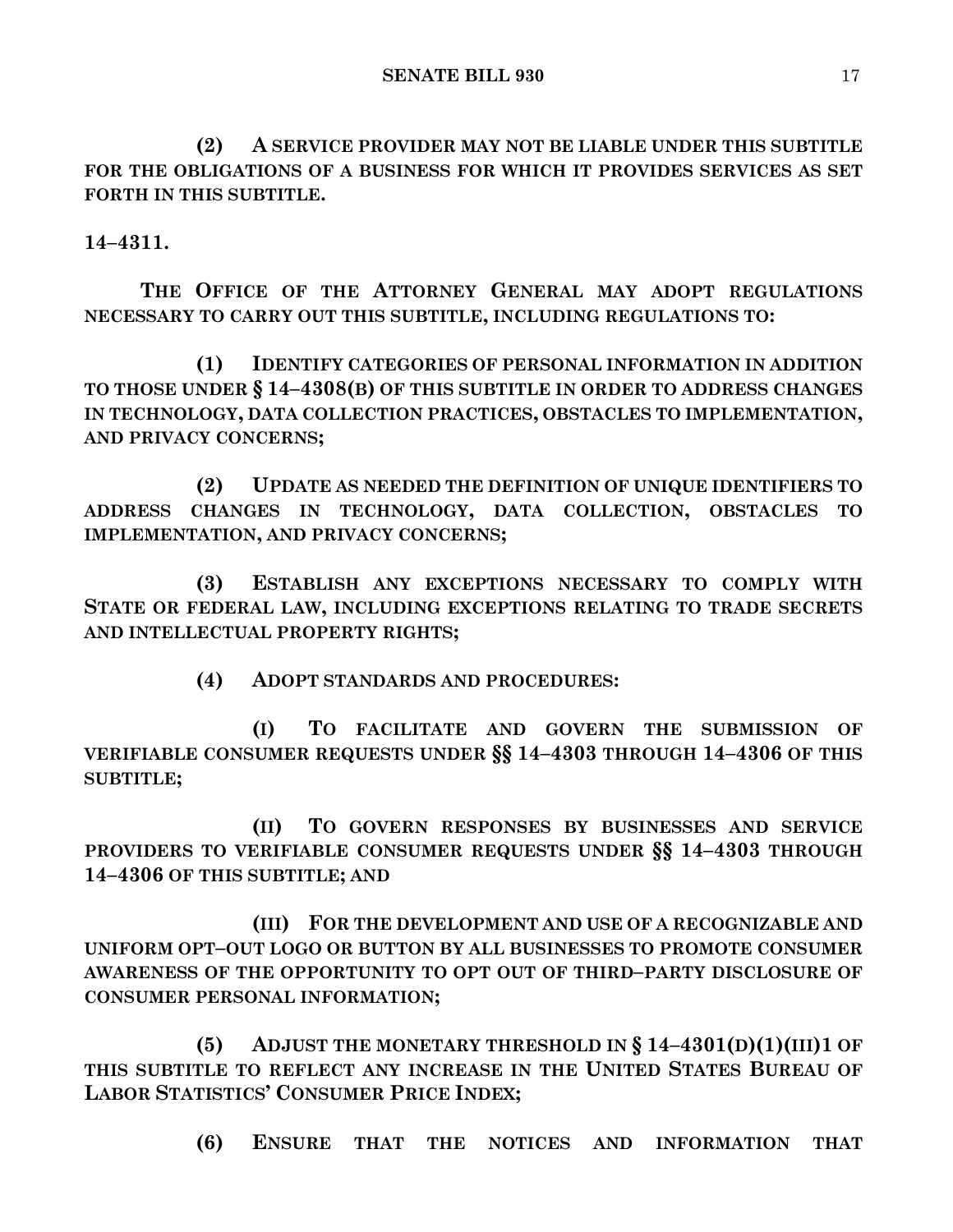**BUSINESSES ARE REQUIRED TO PROVIDE UNDER THIS SUBTITLE ARE PROVIDED IN A MANNER THAT MAY BE EASILY UNDERSTOOD BY THE AVERAGE CONSUMER, ARE ACCESSIBLE TO CONSUMERS WITH DISABILITIES, AND ARE AVAILABLE IN THE LANGUAGE PRIMARILY USED TO INTERACT WITH THE CONSUMER, INCLUDING ADOPTING REGULATIONS, PROCEDURES, AND GUIDELINES REGARDING FINANCIAL INCENTIVE OFFERINGS; AND**

**(7) FURTHER THE PURPOSES OF §§ 14–4303 THROUGH 14–4306 OF THIS SUBTITLE, WITH THE GOAL OF MINIMIZING THE ADMINISTRATIVE BURDEN ON CONSUMERS, TAKING INTO ACCOUNT AVAILABLE TECHNOLOGY, SECURITY CONCERNS, AND THE BURDEN ON THE BUSINESS, TO GOVERN A DETERMINATION BY A BUSINESS THAT A REQUEST FOR INFORMATION RECEIVED BY A CONSUMER IS A VERIFIABLE CONSUMER REQUEST, INCLUDING TREATING A REQUEST SUBMITTED THROUGH A PASSWORD–PROTECTED ACCOUNT MAINTAINED BY THE CONSUMER WITH THE BUSINESS WHILE THE CONSUMER IS LOGGED INTO THE ACCOUNT AS A VERIFIABLE CONSUMER REQUEST AND PROVIDING A MECHANISM FOR A CONSUMER WHO DOES NOT MAINTAIN AN ACCOUNT WITH THE BUSINESS TO REQUEST INFORMATION THROUGH THE BUSINESS'S AUTHENTICATION OF THE CONSUMER'S IDENTITY.**

## **14–4312.**

**(A) WHEREVER POSSIBLE, LAW RELATING TO CONSUMERS' PERSONAL INFORMATION SHOULD BE CONSTRUED TO HARMONIZE WITH THE PROVISIONS OF THIS SUBTITLE.**

**(B) IN THE EVENT OF A CONFLICT BETWEEN OTHER LAWS AND THIS SUBTITLE, THE PROVISIONS OF THE LAW THAT AFFORD THE GREATEST PROTECTION FOR THE RIGHT OF PRIVACY FOR CONSUMERS SHALL CONTROL.**

## **14–4313.**

**IF A SERIES OF STEPS OR TRANSACTIONS WHERE COMPONENT PARTS OF A SINGLE TRANSACTION ARE TAKEN WITH THE INTENT OF AVOIDING THE REQUIREMENTS OF THIS SUBTITLE, A COURT SHALL DISREGARD THE INTERMEDIATE STEPS OR TRANSACTIONS FOR PURPOSES OF CARRYING OUT THIS SUBTITLE.**

## **14–4314.**

**A PROVISION OF A CONTRACT OR AN AGREEMENT OF ANY KIND THAT PURPORTS TO WAIVE OR LIMIT IN ANY WAY THE RIGHTS OF A CONSUMER UNDER THIS SUBTITLE, INCLUDING A RIGHT TO A REMEDY OR MEANS OF ENFORCEMENT,**